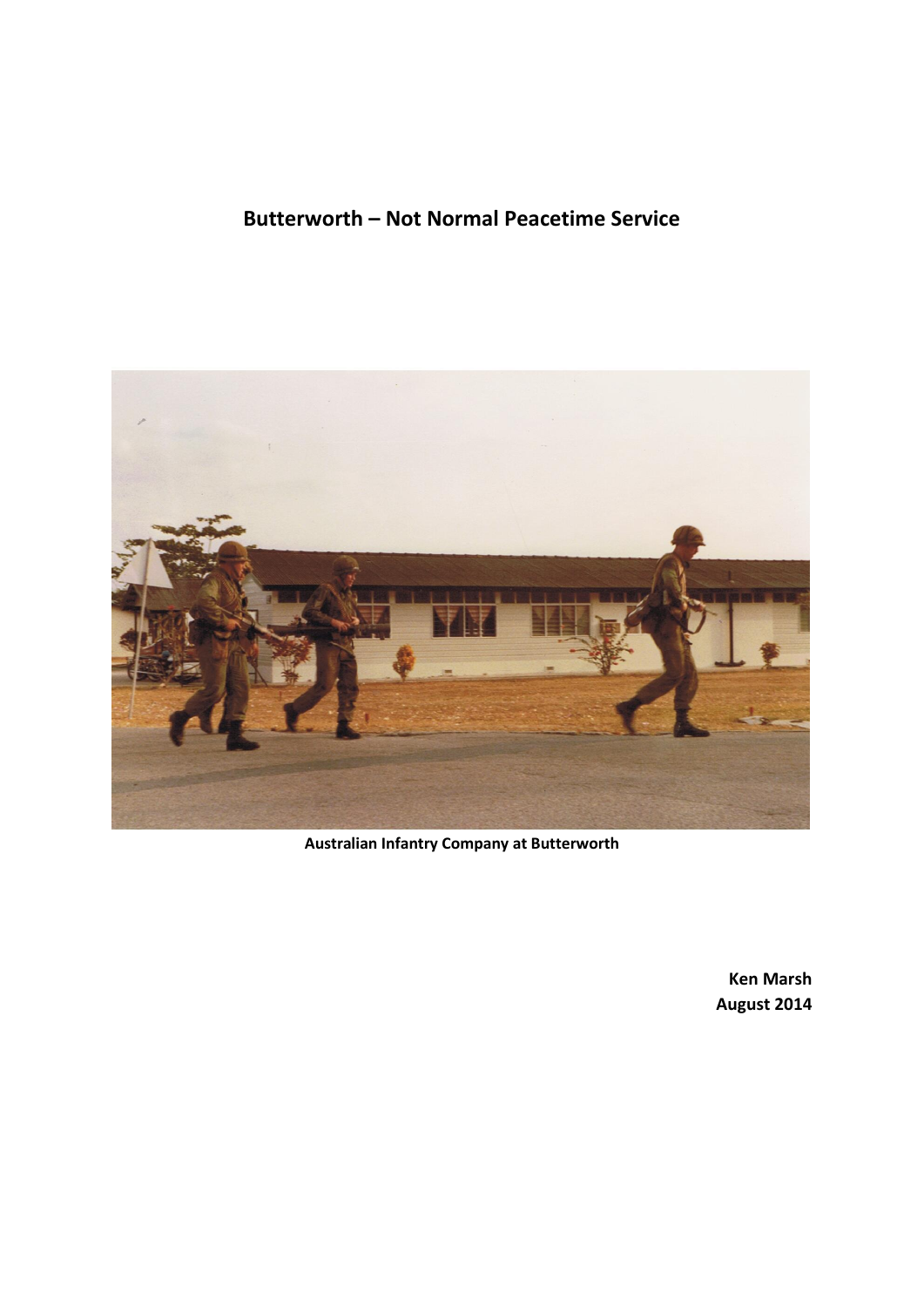The 1994 Committee of Inquiry into Defence Awards established 10 principles to ensure that Australian values of equity, fairness, compassion and egalitarianism are maintained within the system that recognises Australian military service. Principle 3 states, 'To maintain the inherent fairness and integrity of the Australian system of honours and awards care must be taken that, in recognising service by some, the comparable service of others is not overlooked or degraded.

This principle has been ignored in the treatment of Australian military veterans who served in Malaysia during the Malaysian Insurgency War of 1968-1989. Evidence gathered from Australia, Malaysia and elsewhere clearly demonstrates these veterans incurred danger from the Malayan Communist Party, it terrorist organisation and other organisations sympathetic to its cause. Regarding Butterworth Air Base in particular, communists were active in the immediate area and Australian Defence Chiefs held real concern for the safety of Australian personnel, including families of RAAF members at the Base.

By 1975 it seems the presence of RAAF families had added a level of complexity to decision making that commanders could have done without. Clearly, they and Australian assets on the Base were considered at risk. Evidence of increased preparations for defence was thought likely to result in an unknown number of families seeking repatriation. Any attack would likely result in agitation in Australia for the withdrawal of the RAAF presence, or at least RAAF families, something that would advantage the communists psychologically.

From early 1972 at the latest an ANZUK or, following the withdrawal of ANZUK ground forces, and Australian Infantry Company was held at Butterworth permanently throughout the war as a Quick Reaction Force to support a shared security plan for the Base.

The Nature of Service (NOS) Branch of the Department of Defence has continually argued that the Infantry Company's prime role at Butterworth was for training. It supports this claim by relying on low-level documents that describe the role as such. However, two high level documents classified SECRET at the time, one signed by the Secretary of the Department of Defence in March 1972 and the other minutes of a meeting of the Defence Committee in January 1973, both demonstrate clearly that the Company was at Butterworth to contribute to security. These two document show the training role was a ruse to hide the Company's real purpose in a politically sensitive environment (see pages 13 - 15). This is verified by references to other documents created at the time.

NOS argues its case retrospectively, using evidence selectively and pointing to other matters, such as the presence of families, as evidence of peacetime service. The criteria used to determine service classification precludes retrospective assessment and establishes narrow criteria to warlike service – the authorisation of force to pursue military objective and the expectation of casualties. These conditions clearly existed at Butterworth.

Further, history shows that the level of risk to which veterans were exposed at Butterworth is comparable with that at Ubon, Thailand in the late 1960s and higher than that faced by many veterans of the earlier 1948-1960 Malayan Emergency. In order to 'maintain the inherent fairness and integrity of the Australian system of honours and awards' the service of veterans during the Malaysian Insurgency War of 1968-1989 must be properly recognises as warlike service.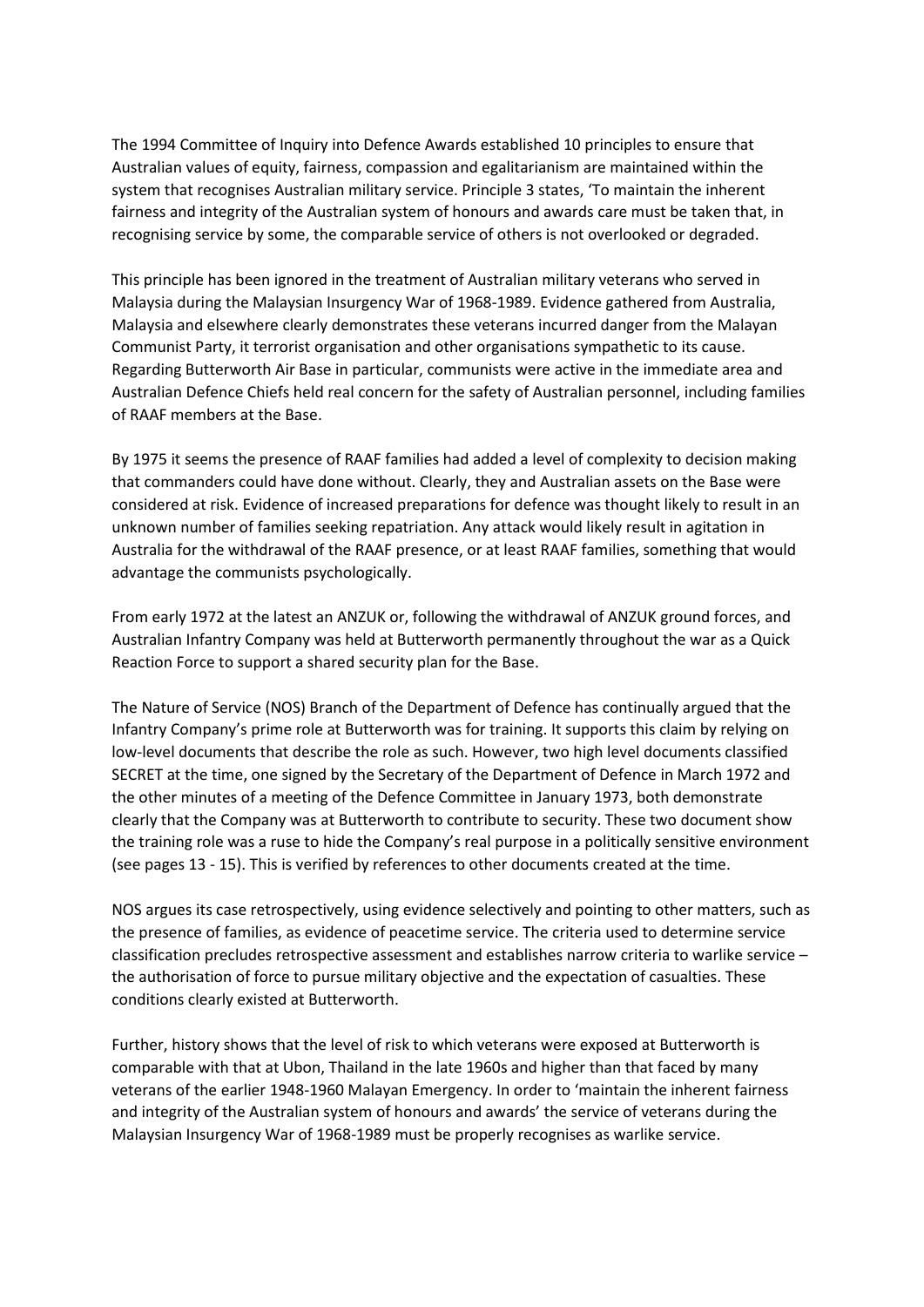| Introduction                                                                             | $\mathbf{1}$   |
|------------------------------------------------------------------------------------------|----------------|
| Aim                                                                                      | $\mathbf{1}$   |
| <b>Butterworth Air Base</b>                                                              | $\mathbf{1}$   |
| Communist Activity In and Around Butterworth                                             | 1              |
| Communist 8 <sup>th</sup> Assault Unit                                                   | $\overline{2}$ |
| 1971 Security Assessment                                                                 | $\overline{2}$ |
| The Implication of the Threat Assessment                                                 | 5              |
| Increased Concern of Australian Service Chiefs in 1975                                   | 5              |
| Australia Clearly Involved in the Insurgency                                             | 7              |
| Nature of Service to be Determined against Objective Criteria                            | 8              |
| <b>Types of Military Service</b>                                                         | 8              |
| <b>Retrospective Assessment Precluded</b>                                                | 9              |
| <b>CIDA Principles</b>                                                                   | 9              |
| Principle 3                                                                              | 9              |
| Comparison with Service at Ubon, Thailand                                                | 9              |
| Comparison with Service at Butterworth 1948-1960                                         | 11             |
| Recognition of Service during the 1948-1960 Emergency                                    | 12             |
| Comparable Service Overlooked                                                            | 12             |
| Senator David Feeney Overturns Previous Decision - a Case Study in<br>Departmental Spin  | 12             |
| Why does Defence Ignore the Action of the Defence Committee and<br>Secretary of Defence? | 17             |
| The Training Argument is Illogical                                                       | 17             |
| <b>Other Objections</b>                                                                  | 18             |
| Shared Defence Plan not Activated                                                        | 18             |
| Changes Post September 1971                                                              | 18             |
| Evidence Reveals Significant Changes Post 1971                                           | 20             |
| A Coordinated Defence Plan Appropriate to the Threat Assessment                          | 20             |
| Increased Security Measures in Light of Increased Security Concerns                      | 21             |
| <b>Key Points</b>                                                                        | 22             |
| Defence's Assertions Demonstrated to be False                                            | 23             |
| Civilian and Domestic Environment - Butterworth Region                                   | 23             |
| <b>RAAF Families at Risk</b>                                                             | 24             |
| Curfews in the Butterworth Region                                                        | 25             |
| Schooling for Commonwealth Forces Families during the Emergency and<br>Confrontation     | 25             |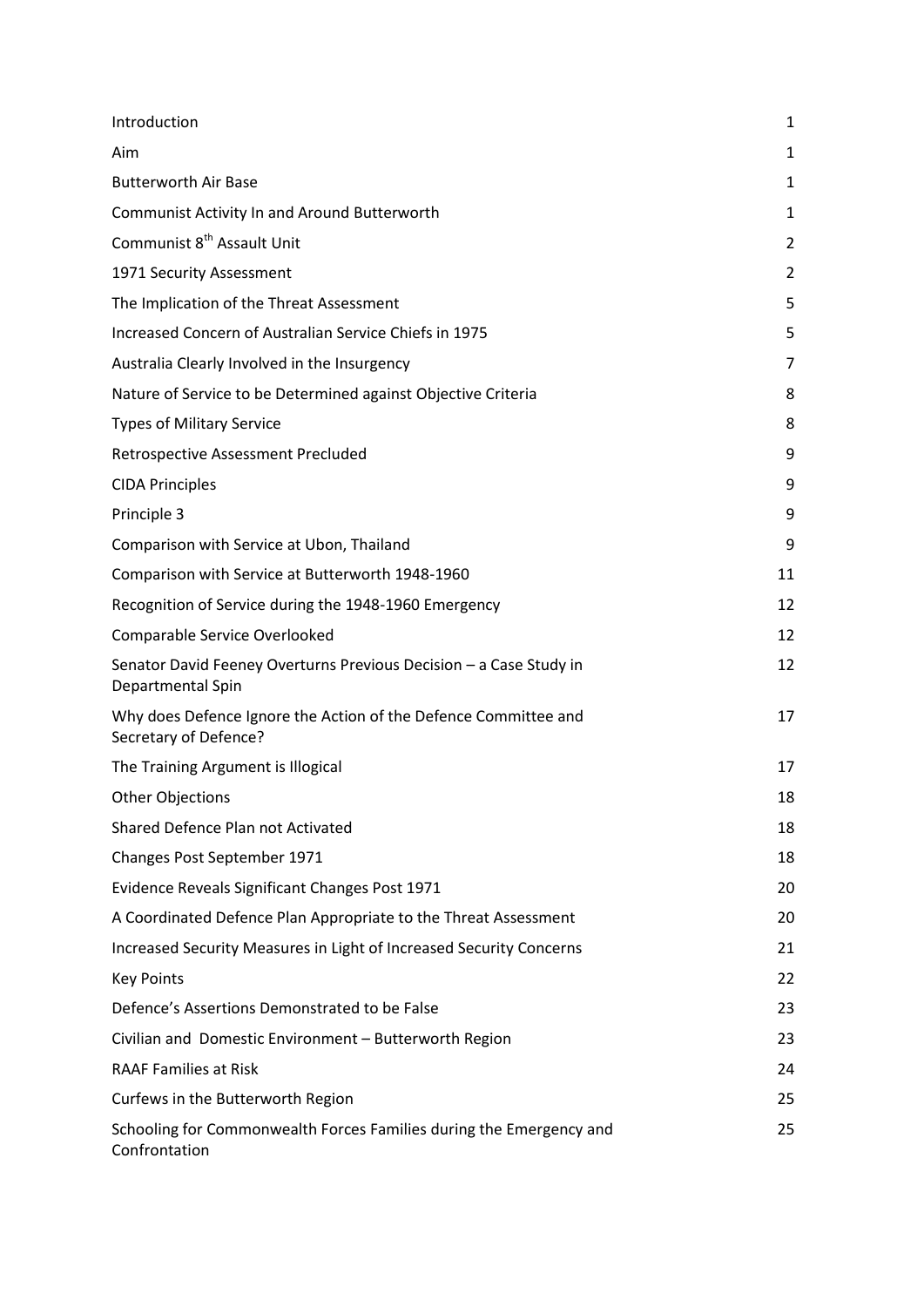| Penang, a Popular Rest and Recreation Destination during the<br>Emergency | 26 |
|---------------------------------------------------------------------------|----|
| <b>Key Points</b>                                                         | 26 |
| Post 1975                                                                 | 26 |
| Conclusion                                                                | 28 |
| Recommendations                                                           | 29 |
| References                                                                | 29 |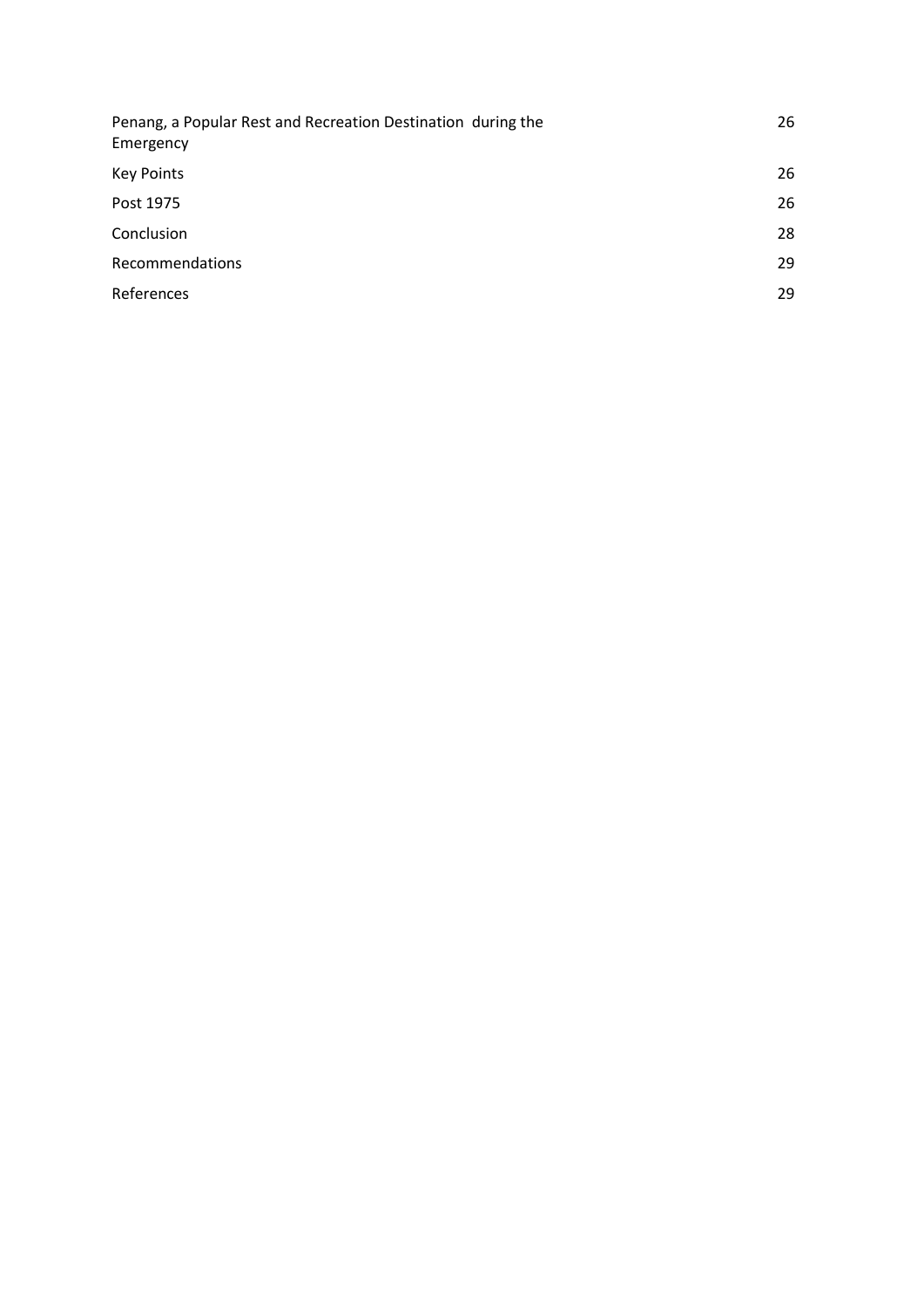### **Introduction**

Australian service personnel, both Army and Air Force, served at Butterworth Air Base (BAB) throughout the 1968-1989 Malaysian Communist Insurgency War. BAB was shared with Malaysian forces who conducted operations against the enemy from the Base. Despite clear evidence of Communist activity around BAB and security assessments concluding the Base could come under attack at any time without warning, the service of these veterans remains classified as 'peacetime'.

Service at BAB during the Insurgency War is clearly comparable with that rendered in Ubon, Thailand in the late 1960s and at BAB during most of the 1948-1960 Malayan Emergency. Veterans from both of these locations have been granted warlike, or active service, status. Peacetime service classification denies BAB veterans medallic and repatriation benefits that have been granted to others with comparable service and is at odds with established precedents for recognising Australian military service. BAB veterans are being treated unjustly by the Government and any delay in rectifying this situation only exacerbates that injustice. It is a betrayal of men and women who pledged their lives to the defence of Australia.

This article presents evidence supporting an outstanding claim by members of an Australian Rifle Company to have their service at BAB recognised for what it was – active service. It provides evidence of Communist activity in the area around Butterworth, Australian service chiefs' concerns over BAB security, and compares service at BAB during the war with that at Ubon and Butterworth during the earlier Emergency. It also demonstrates the selective use of evidence by the Government and Defence as well as immaterial data to deny the claim.

#### **Aim**

To demonstrate that warlike service conditions existed at Butterworth Air Base during the 1968- 1989 Communist Insurgency War.

### **Butterworth Air Base**

BAB is located in Seberang Perai, previously called Province Wellesley, which is part of Penang State. Seberang Perai has an area of approximately 750 square kilometres on the mainland of North West Malaysia. It shares its northern and eastern borders with Kedah state and its southern border part with Kedah and the remainder with Perak state. A ferry service to Georgetown, Penang's capital, operates from the nearby town of Butterworth. On 17 June 1968 communist forces killed 17 members of the Malaysian Security forces in the Kroh-Betong area on the Thai border, approximately 80 kilometres from the Base. This incident marks the beginning of the Insurgency War (Nazar Bin Talib, Major, 2005).

### **Communist Activity In and Around Butterworth**

Evidence listed below relating to communist activity in and around Butterworth during the war is sourced from Singapore's Straits Times.

 March 1971 – communist terrorists (CTs) dynamited the railway bridge spanning Sungei Jarak, two miles from the northern Province Wellesley village of Tasek Glugot (9 March 1971).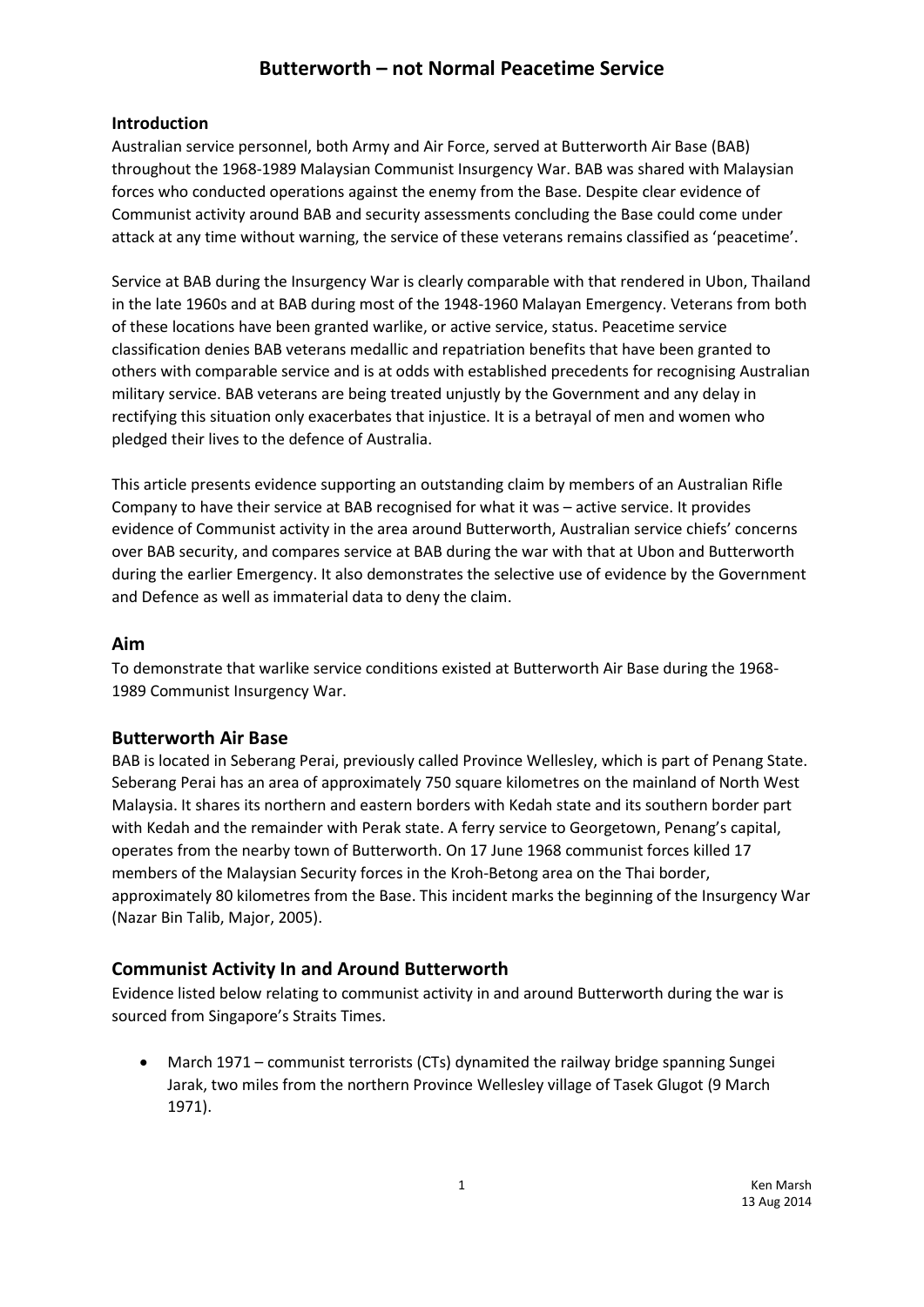- April 1971 two bombs exploded in Penang. Communist banners were found on the island and in Province Wellesley and arrests were made (24 April 1971).
- May 1971 four CTs were killed and another four wounded by Malaysian security forces near Kulim 'just 12 miles from Butterworth' (16 May 1971).
- June 1971 Malaysia Prime Minister Tun Abdul Razak named Penang as one of five states where the communist threat was 'very real' (29 June 1971).
- October 1974 communist flags and banners were found in five Penang villages (29 October 1971).
- May 1975 Penang and the other northern states Perak, Kedah and Perlis arrange a meeting of the 'recently formed … joint co-ordinating security committee … to jointly discuss and … co-ordinate … security forces actions' (10 May 1975).
- May 1975 CTs bombed two railway bridges at Berapit and Permatang Tinggi near Bukit Mertajam, Province Wellesley (11 May 1975).
- September 1975 three districts of Butterworth were placed on a five hour curfew from midnight till 5 a.m. as a 'direct consequence of the establishment of the Inter-state Security Committee' (14 September 1975).
- September 1975 suspected communist agents were held during a house-to-house search during curfew hours in Butterworth (16 September 1975).
- January 1976 the Malaysian Inspector-General of Police identified the Sungei Bakar area of Province Wellesley as a place where CTs were active (10 January 1976).

## **Communist 8th Assault Unit**

The communist's  $8<sup>th</sup>$  Assault Unit began moving into the South Kedah region including the area around Kulim in early 1969 and remained active there until it was forced out by security forces in 1978 (Mohamed Ghazemy Mahmud, Translator, p.41). In May 1971 four members of this unit were killed by Malaysian Forces close to BAB (p.p. 150 - 153) (see The Straits Times, 16 May 1971, above). This unit, operating in close proximity to BAB, is one of three assault units described by the Malaysian Army as 'active guerrilla forces of substantial strength and capability'. The others were the 5<sup>th</sup>, which operated in Perak, and the 6<sup>th</sup> sixth located in Pahang state (p.p. 156 – 158).

### **1971 Security Assessment**

The 'SECRET' document*, The Threat to Air Base Butterworth to the End of 1972,* (ANZUK Intelligence Group, 1971) assessed 'the threat to Air Base Butterworth up to the end of 1972' (p.3). At the time it was estimated that the Communist Terrorist Organisation (CTO) had a force of between 1,800 to 2,000 armed terrorists, mainly operating in Southern Thailand. There were also 'up to 300 CTs operating in West Malaysia' (para 18). The assessment also identified other subversive groups operating in West Malaysia some of whom had 'direct links' with either the armed branch or underground elements of the Communist organisation, including groups operating 'in the Penang/Butterworth' area' (para. 20).

Sub-section C (1) (d) of the assessment reports on 'Activities in [the] Butterworth Area'. It is clear that 'areas close to Butterworth Air Base' are those 'within a radius of approximately 50 miles' [80 kilometres]. Communist activities reported for 'the period mid-1968 to November, 1971' included:

 September 1969, two CTs sighted 12 miles north-east of Kulim or about 20 miles east of the base;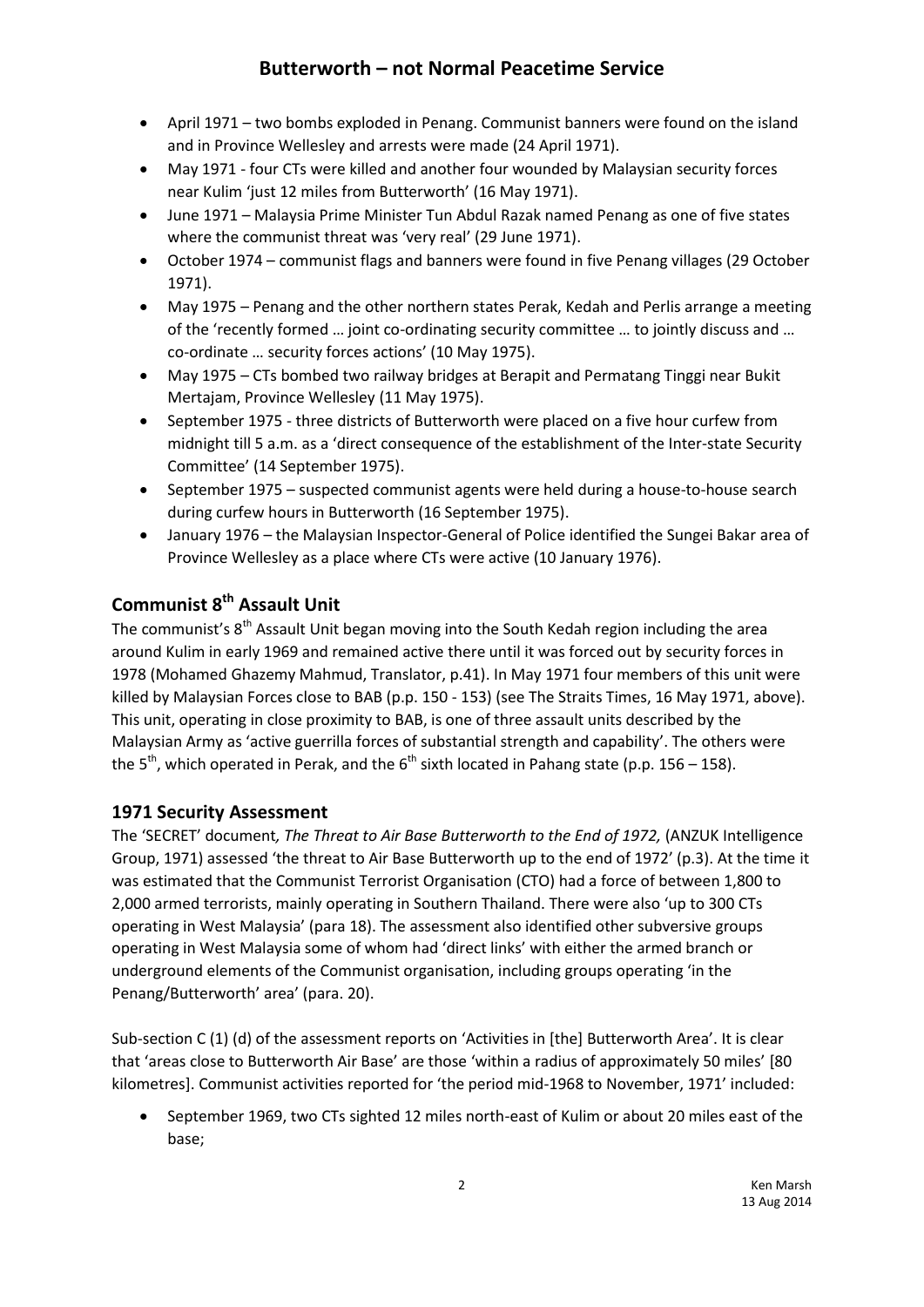- April 1970, booby-trapped flags planted throughout Malaysia and Singapore, including Georgetown, the Penang Capital, and Butterworth. Booby-traps planted in Penang and Butterworth were place by 'the Malayan Patriotic Front, a subversive political organisation some 200 strong in Penang'.
- June, 1970 Malaysian Special Branch reported 'that a group of CTs was operating … on the Kedah/Province Wellesley border, and that CT supporters in the Kulim area were supplying food on a regular basis to the CTO  $8<sup>th</sup>$  Assault Unit ... located nearby'.
- January 1971, 'groups of between four and seven CTs were sighted about two miles northeast of Bukit Mertajam in Province Wellesley about eight miles south-east of the Base.
- September 1971, 'a Malaysian military source stated that it was thought that the Kulim area would come to life again because "survivors of the  $8<sup>th</sup>$  Assault Unit" were still living in the Gunong Inas Forest area approximately 25 miles east of the Base. The number of these survivors was estimated in November 1971 by the Malaysian Special Branch to be between 20 and 30. The Malaysian military intelligence estimate of November, 1971, was that there were some 60 CTs in the wider Mahang/Gunong Inaas/Bintang Hijah Forest Reserves area.'

Further, evidence indicated that Kulim was a 'centre of movement for terrorists between the Betong Salient [Thai Border region] and village areas east and south-east of Kulim in the southern part of Province Wellesley, south Kedah and the Selama district of Perak'.

After considering the available evidence the ANZUK Intelligence Group presented their threat assessment in Section D. They concluded that an isolated attack on BAB by CTs or members of other subversive groups was 'definitely a risk.'

#### [D. (1)] Likelihood of Attack

[para 54] On the basis of the factors affecting the threat discussed earlier in this paper, we make the following assessments for the period up to the end of 1972:

[para 54. (a)] It is unlikely that any threat to Air Base Butterworth will arise from external overt military attack on Malaysia;

[para 54. (b)] There is a potential threat to the base from the Communist Party of Malaya (CPM),the Communist Terrorist Organisation (CTO), and related communist subversive organisations, whose aim is the establishment of a communist state in Malaysia Singapore, ultimately by "armed struggle"- widespread guerrilla/military action- and who have an estimated 1,800 to 2,000 terrorists in the Thai Malaysia border area. Of these some 300 are estimated to be within West Malaysia, with some 60, assumed to be armed with rifles, machine guns and explosives, in the Kulim and nearby forest areas approximately 15 to 25 miles from the base;

[para 54 (c)] On the basis of present evidence, CPM/CTO policy will be directed towards the consolidation of its strength, influence, infrastructure and bases within West Malaysia. Development along these lines, while likely to be substantial in view of likely deficiencies in Malaysian counter- measures, will not be taken to launch armed struggle. It is unlikely, therefore, that the CPM/CTO will , as a deliberate act of policy, attempt an attack on Air Base Butterworth;

[para 54 (d)] It is possible, but we consider still unlikely, that the CPM/CTO could take a decision to attack the base in certain circumstances, namely:

[ (d) (i)] If the communist infrastructure in the northern states of West Malaysia were rapidly and progressively expanded during 1972 to the point at which the CTO judged the time ripe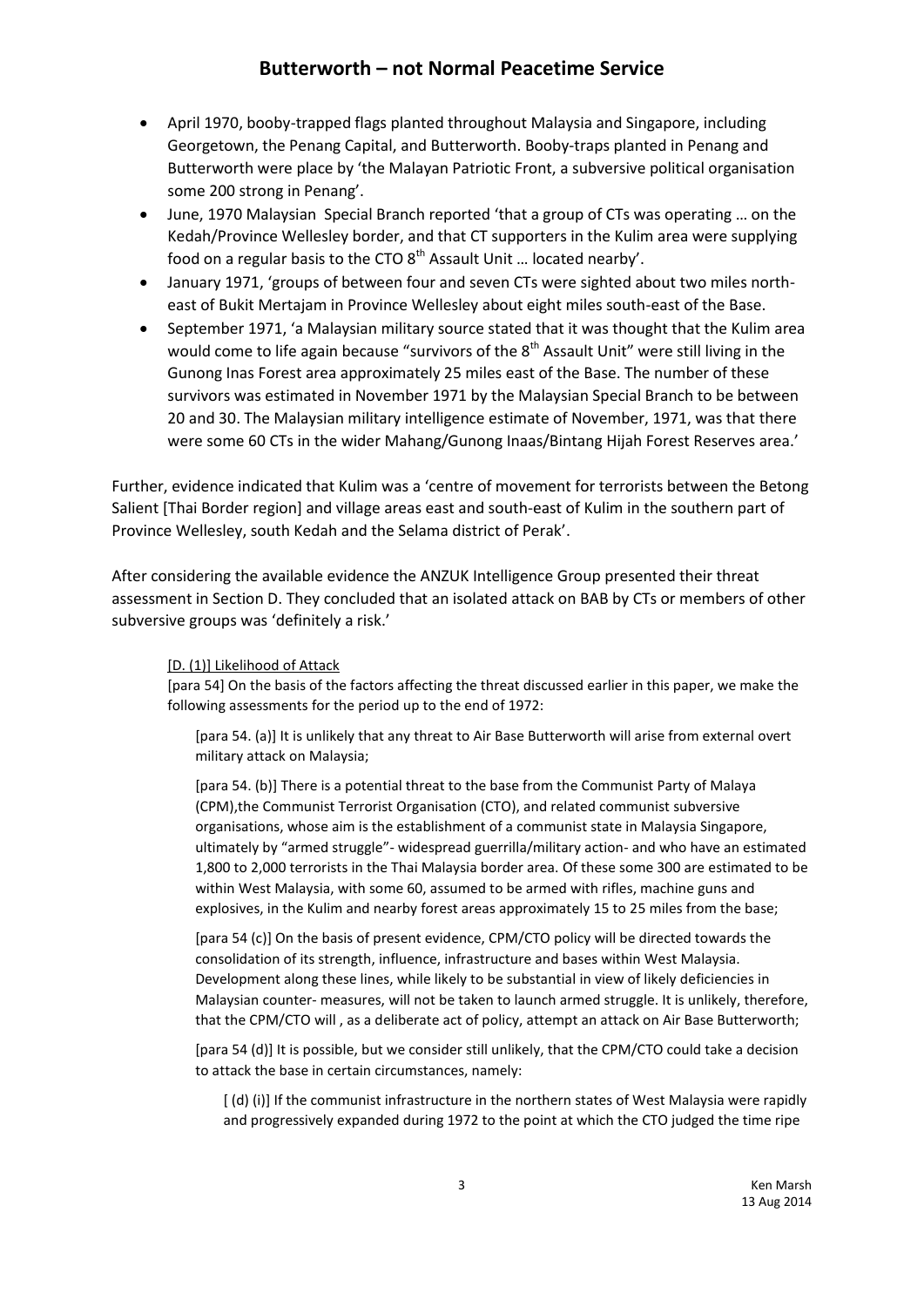for attacks on substantial military targets in those states (although the risk of an isolated attack on the base would be enhanced by such expansion);

[ (d) (ii)] If there were large scale-scale civil disturbances or major industrial unrest, perhaps involving the diversion of Security Forces;

[ (d) (iii)] If the CPM/CTO were to see significant psychological or propaganda advantage in an attack either in terms of Australian or Malaysian government or public attitudes to the base in the context of the Five-Power defence arrangements or as a morale-boosting demonstration, possibly related to a communist anniversary; and

[ (d) (iv)] In retaliation for the increased use of the base by the RMAF in anti-terrorist operations; and

 [ para 54 (e)] there is definitely a risk that one or more CTs or members of subversive groups known to be operating in the vicinity, could, regardless of CPM/CTO policy and/or acting on their own initiative, attempt an isolated attack on or within the base at any time.

[D (2)] Timing, Advanced Warning, Method and Strength of any Likely Attack [para 56] We assess that advanced warning of any form of attempted attack (other than by a large group of CTs which we assess as unlikely) would most probably not be received whether the attack be by CTs or members of subversive groups.

The type of attack considered most likely within the assessment period was 'sabotage by the planting of delayed-action explosives, booby-traps and other similar devices designed to damage Vital Points and injure personnel, by one or more CTs, members of subversive groups, or sympathetic or suborned LEC [locally employed civilians]/contractor personnel.' Mortar 'or other indirect weapon attack' by up to 10 men 'located in the surrounding ricefield/kampong areas' was considered 'likely if the CTs acquired a mortar capability' (para 57). On 31 March 1974 CTs damaged a Caribou aircraft at Sungai Besi military air base outside Kuala Lumpur with a mortar attack (Mohamed Ghazemy Mahmud, p.49), clearly demonstrating that they had acquired this capability.

The assessment also concluded that 'covert penetration, probably at night, by one or more individual CTs, or small groups, totalling up to 20, with the view to surprise attack on Vital Points, especially the aircraft, by small arms fire and explosives' could not 'be discounted especially in view of the relative ease of a covert approach to Vital Points through the current defences' ((ANZUK Intelligence Group, para 58). It was considered, as stated above, that if any of these attacks came as a result of CPM/CTO policy they 'would be more likely towards the end of the period under review'. It was also considered that an isolated attack by 'one or more CTs or members of subversive groups known to be operating in the vicinity … regardless of CPM/CTO policy and/or acting on their own initiative … could take place at any time.' This type of attack, as stated above, was considered 'definitely a risk'.

Relevant to the above assessment is that fact that by October 1974 the MCP leadership had split into three different factions following internal conflicts going back to early 1970 (Nazar Bin Talib, p.18). Cheah Boon Keng (2009, p. 149) says that consequently 'each faction tried to outdo the other in militancy and violence'. The CPO no longer had control over all elements of the insurgency. Communist activities continued to escalate after this time. The Malaysian Army describe the 1975 – 1980 period as one of intensified CT activities (Mohamed Ghazemy Mahmud, p.158).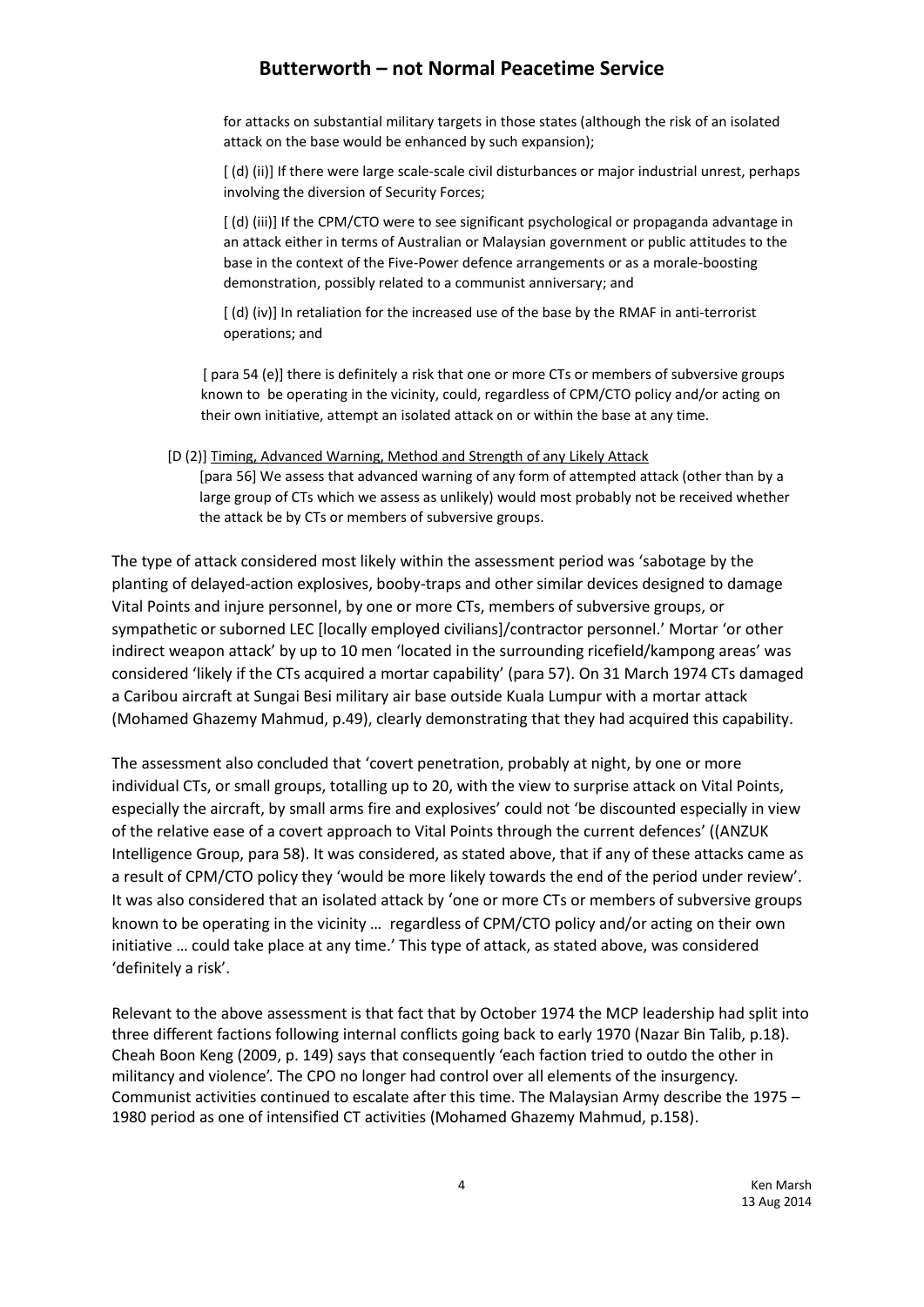#### **The Implication of the Threat Assessment**

The 1971 threat assessment concluded that an attack by a large group of CTs was unlikely. If an attack of this nature did eventuate there was likely to be advanced warning.

However, the assessment considered that there was 'definitely a risk' of a small scale attack by CTs or members of other subversive groups. It was likely that this form of attack could take place at any time without warning.

Given this expectation there was an obligation placed on those in command to protect Australian assets and personnel. The only way this could be achieved was by providing security personnel ready to respond at a moment's notice. This is not the case in normal peace time situations.

### **Increased Concern of Australian Service Chiefs in 1975**

'SECRET' documents dated 1975 demonstrate an increased concern for security at BAB. On 3 April 1975 the Chief of Air Staff, Air Marshall J.A. Rowland advised the Minister: 'OC Butterworth had advised that rocket attacks have taken place at RMAF Base Sempang (Kuala Lumpur) and a military installation at Penang on 31 March and 1 April 1975. The RMAF has advised of possible threats to Butterworth' (Rowland, J.A, 3 April 1975). On 7 October 1975 the CAS again advised the Minister regarding security at BAB (Rowland, J.A, 7 October 1975).

[Para 2] The recent intelligence information concerning possible CTO intentions to launch rocket attacks on bases in Malaysia increases our concern regarding the security of areas around the base. Intelligence sources consider there is a possibility that CTs have or are able to obtain 81/82mm mortars to supplement their known supplies of 3.5 inch rockets. Mortars are crew served weapons which are accurate area weapons of considerable destructive force against targets at maximum ranges of 4,700 metres. The attached map shows that at a range of 3000 metres from the Butterworth Base, a perimeter of 16,000 metres is formed. To compound the problem of defence, the area within the perimeter includes a large number of Malaysian houses, a network of roads and several hectares of padi-fields, all of which offer CTO assembly and firing bases.

In paragraph 3 the CAS expressed concern at the lack of protective and security arrangements in the area immediately surrounding the Base.

[para 3] … To provide an effective deterrent defence in the area surrounding Butterworth and to the limits of mortar and 3.5 inch rocket range would require at least two infantry battalions. Even at this level, infiltration between sub-unit lines would still be possible and security of the area at night must remain doubtful. However, at present no off-base security posts are manned, no units are allotted for the defence of the area surrounding the base, no known plan exists for the reinforcement of the base. In the face of 6MIB's security commitments, the diversion of units to the Butterworth area on a continuing basis cannot be assessed.

Difficulties relating to defence arrangements resulting from the restrictions placed on Australian military personnel operating off the Base and options for resolving these were canvassed, including obtaining Malaysian approval for reinforcing 'Butterworth with RAAF ground defence and ARA personnel to assist in the defence and security of RAAF assets' in 'a worsening security situation'. In paragraph 6 the CAS made three recommendations to the Minister: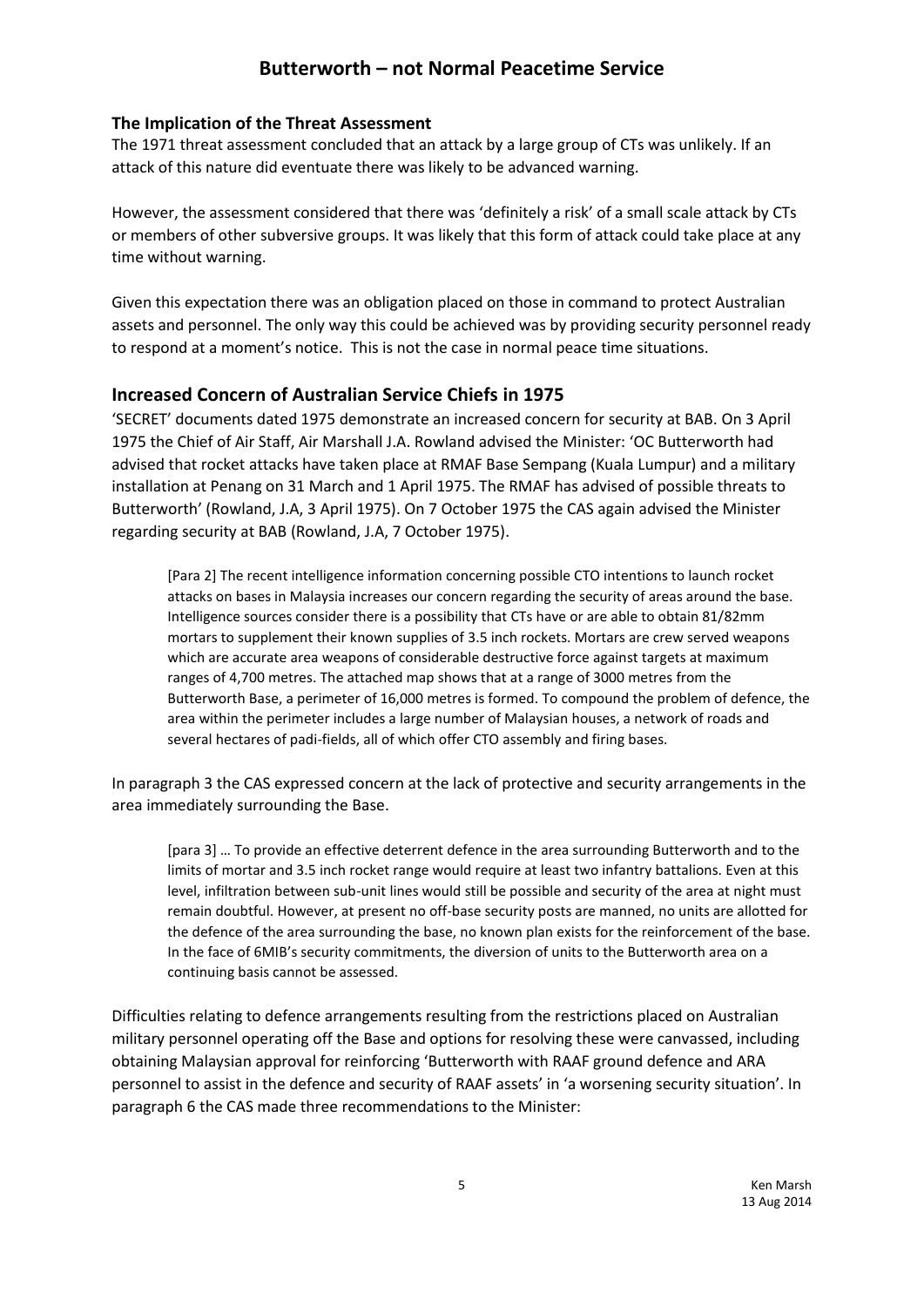[para 6] In view of the heightened possibility of CTO attacks on RAAF assets, I recommend discussion on the following issues with the Prime Minister of Malaysia:

- (a) a request to allocate at least one battalion to the area immediately surrounding Butterworth for area defence;
- (b) arrangements for ARA and RAAF forces to operate outside the base to defend their assets in conjunction with Malaysian forces; and
- (c) approval to reinforce Butterworth at short notice with RAAF ground defence forces (including ARA) to assist in the defence of operational assets, personnel and equipment.

The request for one battalion was half of what was considered the necessary minimum but no doubt recognised the capability of the Malaysian forces at the time.

In paragraph 7 the CAS advised the Minister that an updated document 'The Threat to Air Base Butterworth' was currently being printed. He had, however, included as an annex the assessment of threat and likely methods of attack along with Air Office comments. The threat assessment and likely methods of attack were, in essence, similar to those determined in 1971. It is the Air Office Comment that provides evidence of an increased security concern (JIO, 2 October 1975).

[para 3] Figures released by the Thai/Malaysian Border Committee in Jun 75 indicated that there were 2,054 CTs operating near or in areas adjacent to the border. This figure increases the previous estimate by 400 and indicates increasing success in recruiting by the Communist Terrorist organization (CT0). Malaysian Intelligence has also reported an upgrading in training and militant status of the underground organizations.

[para 4] The split in Oct 74 of the CPM into three factions … has resulted in some inter-factional conflict, but it seems also to encourage the groups to compete with each other for success against security forces. This is an important factor to be considered in assessing the likelihood of terrorist activity against military establishments such as Butterworth. Defence Adviser Kuala Lumpur reports that recent developments – including the upgrading in training and military status of the CTO – represents a significant diversification of, and increase in, the forces available with a capability of launching an attack against Air Base Butterworth. In the Kulim area, 20-30 kms from the Base, there are believed to be 62 members of the Assault Unit, with 15-20 of these considered to be 'hard-core' terrorists.

[para 7] There has been a marked increase in recent months in the use of modern weapons by the CTO including M16 rifles, 7.62 SLR, 9 mm sub-machine guns, and M79 grenade launchers. There is also evidence of 81/82 mm mortars.

[para 8] The CTO also appears to have a quantity of 3.5 inch rockets which they have used during the past six months in attacks against military installations: there have been four definite occurrences of rocket attacks since the end of March …

#### The Threat to Air Base Butterworth

[para 10] Defence Adviser Kuala Lumpur suggests that Air Base Butterworth is of little consequence to the CTO and that the Base is unlikely to be singled out for attack in preference to any others … This would be a fair assessment … At the same time however, putting together all available evidence … the Defence Adviser suggests that an attack from outside the Air Base Butterworth perimeter fence must be considered a possibility and we would agree with this view. There is no reason to suppose that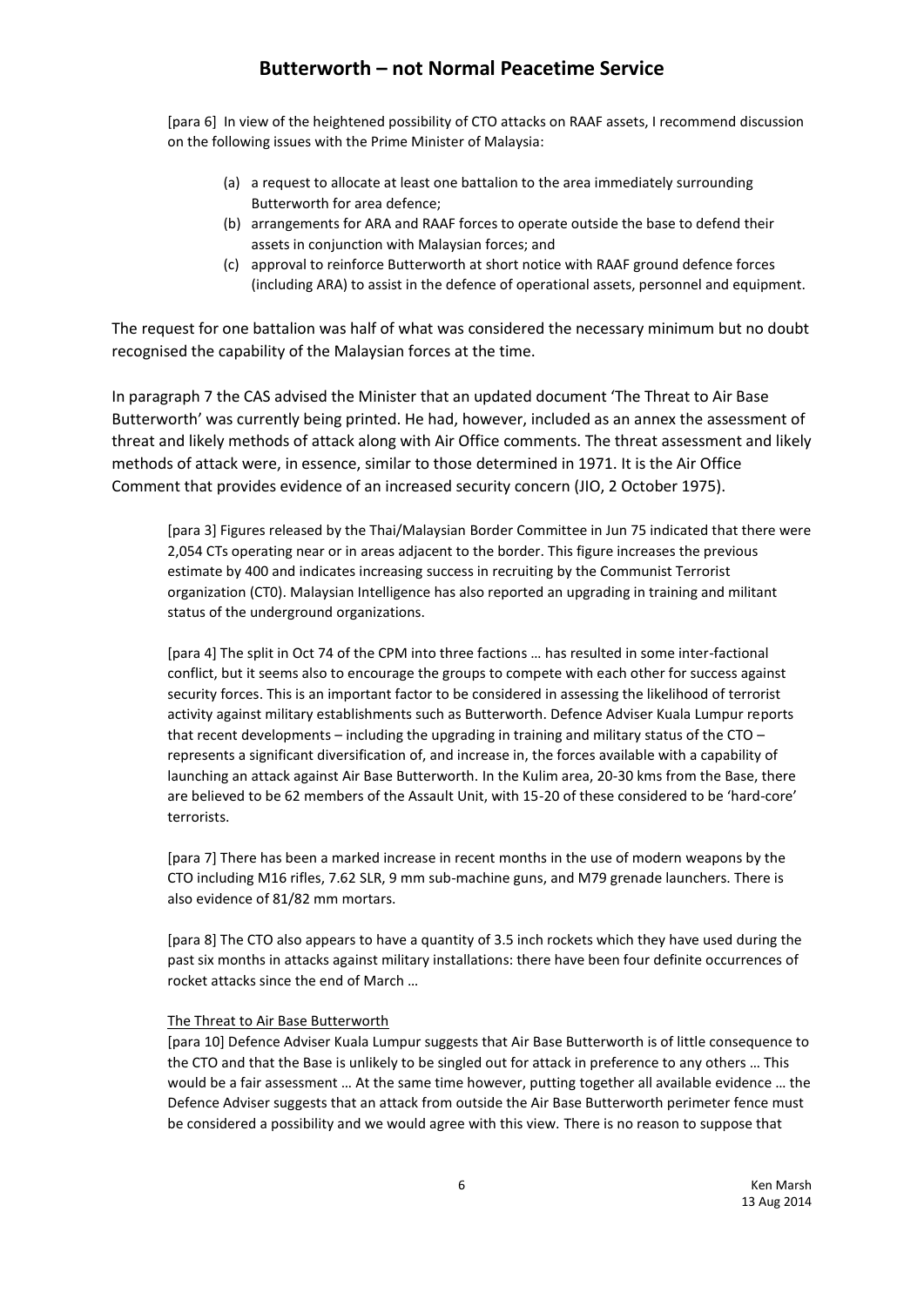Butterworth would be left out of any future decision to mount rocket attacks against military installations within Malaysia.

The Likely Methods of Attack by CTO Against Air Base Butterworth.

[para 11] The most likely form of attack by CTO against Air Base Butterworth is assessed as the use of 3.5 inch rocket from outside the perimeter fence …

[para 13] A sneak attack by the CTO with satchel charges has always been a possibility. The discovery of holes in the fence at the Base shows that people have been in and out of the Base without the knowledge of security forces and on this evidence an attack of this nature cannot be discounted. The CTO has been growing bolder this last year and has been increasing the size and scope of his activity. Nevertheless, this is perhaps the least likely of possible forms of attack as discussed herein.

#### Summary

[para 14] The security situation in Malaysia has deteriorated in the past year, particularly during the last six months. The CTO has become bolder in its actions and has been willing to attack military installations with 3.5 inch rockets for the first time …

[para 15] There is no evidence to suggest that Air Base Butterworth will be singled out as a target for attack in preference to another military installation in future operation but, equally, there is no reason to suppose that the Base will be excluded from attack in preference to others.

[para 16] The CTO has demonstrated his capacity to mount operations against security forces during the past year. Based on these incidents, there is an increased likelihood of attack on Air Base Butterworth – probably by use of 3.5 inch rockets. There is a lesser probability of an attack using mortars.

These facts demonstrate the seriousness of the matter at the time. The growth in CT numbers, increased use of modern weapons – including rockets and possibly mortars - improved training and growing boldness added to the threat. The requests for a battalion of Malaysian troops for security operations around the Base, approval to use Australian forces to operate outside the fence, and for reinforcement of ground defence forces from Australia represents a significant response to the communist threat. This threat is further demonstrated by the construction of revetments in 1976 to protect the Mirages (see page 11). Clearly, this was not normal peacetime service.

### **Australia Clearly Involved in the Insurgency**

The facts are irrefutable.

- Malaysia was fighting an internal war against communist insurgents.
- CTs attacked military bases, police stations and other security force targets in Peninsular Malaysia.
- The Communists were active in and around Province Wellesley.
- Senior military officers had a clear expectation that Butterworth could come under attack from insurgents. There were no grounds to indicate that BAB would be spared from attack.
- The types of attack clearly brought with them the expectation of casualties.
- Australian forces were clearly involved in the insurgency.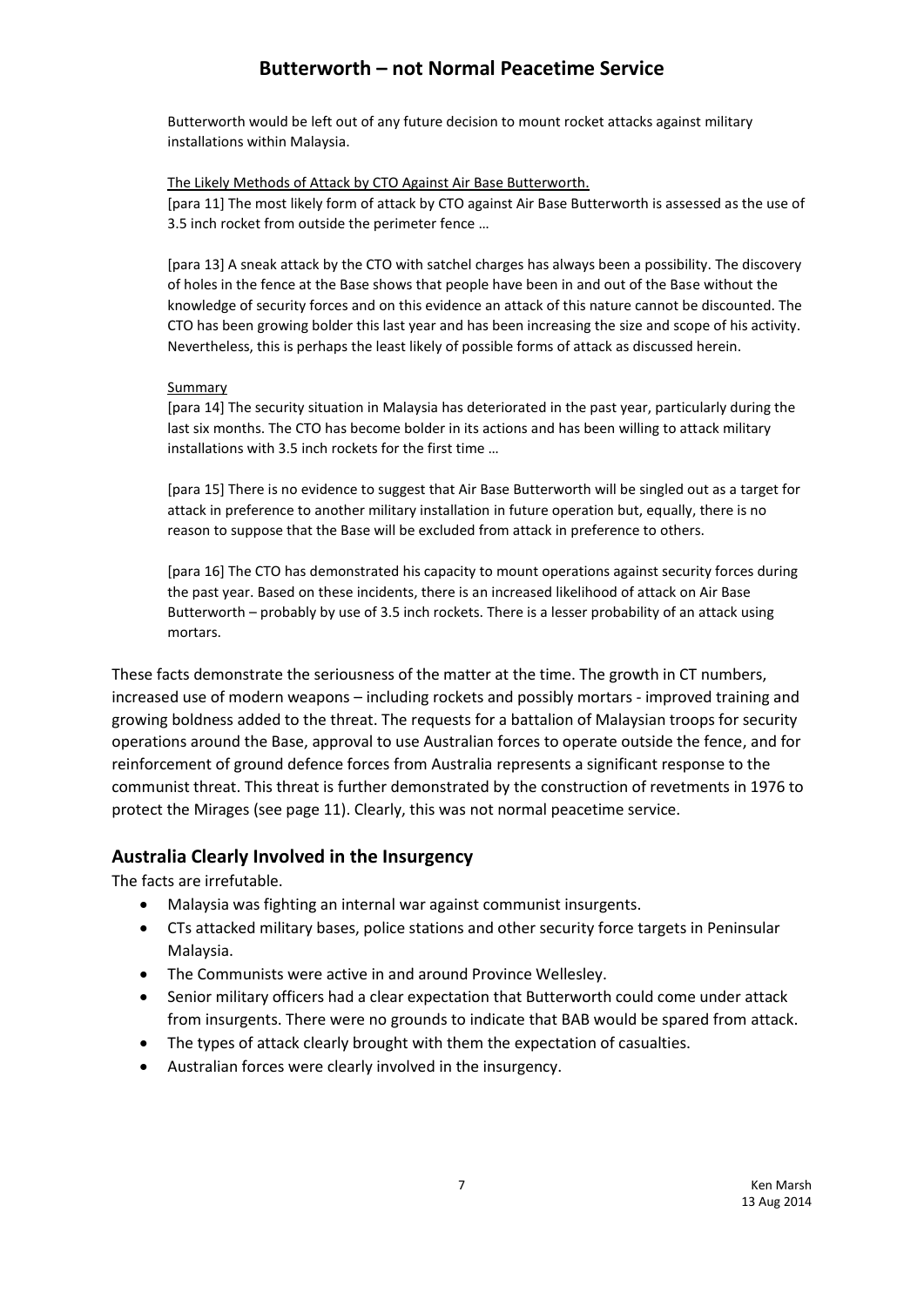### **Nature of Service to be Determined against Objective Criteria**

The type of service a veteran has rendered should be determined against objective criteria and not the whims of the relevant minister or Government Departments. As demonstrated below, these criteria have been ignored in the case of Butterworth veterans.

### **Types of Australian Military Service**

According to the Department of Veterans' Affairs fact sheet DVA DP 07 Australia has three types of defence service. The type of service given determines the veteran's eligibility for compensation under the *Veterans' Entitlements Act 1986* and a service pension. The definitions are as follows:

- *Warlike service* is determined when the application of force is authorised to pursue specific military objectives and there is an expectation of casualties. This includes a state of declared war and conventional combat operations against an armed adversary. It also includes peace enforcement activities, that is peacemaking and not peacekeeping operations, when armed forces are authorised to restore peace and security.
- *Non–warlike service* is determined where military activities are operations with a limited objective and casualties could occur but are not expected. The only force allowed is in self– defence.
- *Peacetime service* is routine operations, including training and military exercises, that are not warlike or non–warlike.

Interestingly, the above definition of 'warlike' service provided by the Department of Veteran Affairs omit the five key words 'but are not limited to' referred to by Justice Clarke in his 2003 Review of Veteran's Entitlements at 10.9, Volume 2. Commenting on warlike service Clarke said:

In 1993, Cabinet agreed that warlike service refers to those military activities where the application of force is authorised to pursue specific military objectives and there is an expectation of casualties. These operations encompass but are not limited to:

- a state of declared war;
- conventional combat operations against an armed adversary; and
- peace enforcement operations in support of diplomatic efforts to restore peace against belligerents who may not be consenting to intervention and may be engaged in combat activities (normally , peace enforcement operations will be conducted under Chapter VII of the United Nations Charter, and in these cases the application of all necessary force is authorised to restore peace and security.)

The defence of Australian assets and personnel at BAB and the maintenance of the base as part of Australia's treaty obligations with Malaysia were clearly military objectives. Malaysian forces were conducting 'conventional combat operations against an armed adversary' from Butterworth and the base was a potential target. Australian military personnel engaged on protective duties were armed and authorised to use force. This, by definition, was 'warlike service'.

These definitions have been used to determine repatriation and medallic entitlements since 1975. In 1994 the Committee of Inquiry into Defence Awards (CIDA), at Principle 8, considered their use appropriate when reviewing service entitlements between 1945 and 1975. As will be shown, arguments used to deny BAB veterans warlike service rely on the selective use of documents, a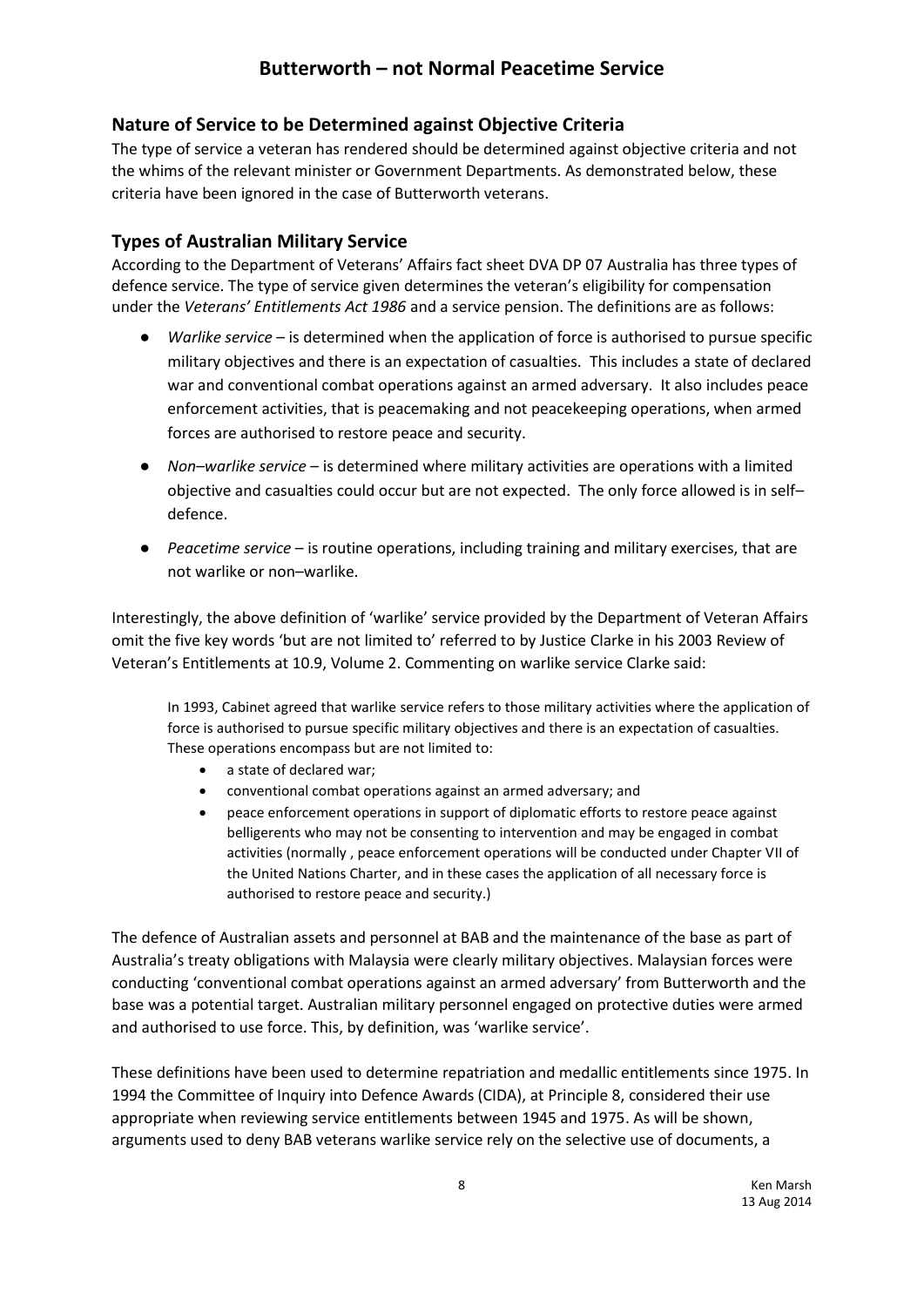retrospective assessment of the risk in violation of established precedents, and inadmissible evidence.

#### **Retrospective Assessment Precluded**

The above service type descriptors are quite specific. Warlike service is rendered when '… force is authorised … [and] there is an expectation of casualties …' The 1971 Threat Assessment cited above (ANZUK Intelligence Group) is also clear – 'There is definitely a risk …' of attack. Any attack of the type identified brought with it the risk of casualties. It could not be argued after such an attack that casualties were 'not expected', ruling out non-warlike service. Evidence presented below demonstrates that the RCB were authorised to use force in the defence of BAB. They were clearly armed with live ammunition to repel anticipated attacks by communist forces. The warlike classification is the only one of the three available that fits with the facts.

The words 'there is an expectation of casualties' mean that it is the expectation at the time that must be considered, not the events as they unfolded. This was the position taken by Justice Mohr, in his February 2000 'Review of Service Entitlement Anomalies in Respect of South-East Asian Service 1955-75' (see below).

### **CIDA Principles**

The 1994 Committee of Inquiry into Defence Awards (CIDA) established 10 principles to ensure Defence Awards maintained the Australian values of fairness, equity, compassion and egalitarianism (p.19). The following discusses the application of these to BAB service during the Insurgency War.

#### **Principle 3**

CIDA principle 3 states, 'To maintain the inherent fairness and integrity of the Australian system of honours and awards care must be taken that, in recognising service by some, the comparable service of others is not overlooked or degraded'.

### **Comparison with Service at Ubon, Thailand**

Within this context it is appropriate to compare Butterworth with conditions existing at Ubon, Thailand between July 1965 and August 1968. In May 1962 number 79 Squadron, equipped with Sabres, was deployed to Ubon to assist Thai security. From the beginning of 1965 America began a build-up of air power at Ubon to launch air attacks against North Vietnam and targets on the Ho Chi Mihn Trail. This meant Ubon faced the likelihood of attack, both from the air and communist insurgents operating in Thailand (Mohr, p.p. 68-70).

Justice Mohr accepted that Ubon veterans 'incurred danger' from hostile forces and were therefore entitled to repatriation benefits under Section 7A of the Veterans Entitlements Act 1986. He ruled that, in order to incur danger, the veteran must face 'objective danger', something he addressed at length at pages 8-10.

Mohr concluded that an 'objective danger' was established by the presence of an armed enemy. He stated at page 9:

On the assumption we are dealing with rational people in a disciplined armed service (i.e. both the person perceiving danger and those in authority at the time), then if a serviceman is told there is an enemy and that he will be in danger, then that member will not only perceive danger, but to him it will be an objective danger on rational and reasonable grounds. If called upon, the member will face that objective danger. The member's experience of the objective danger at the time will not be removed by 'hindsight' showing that no actual enemy operations eventuated.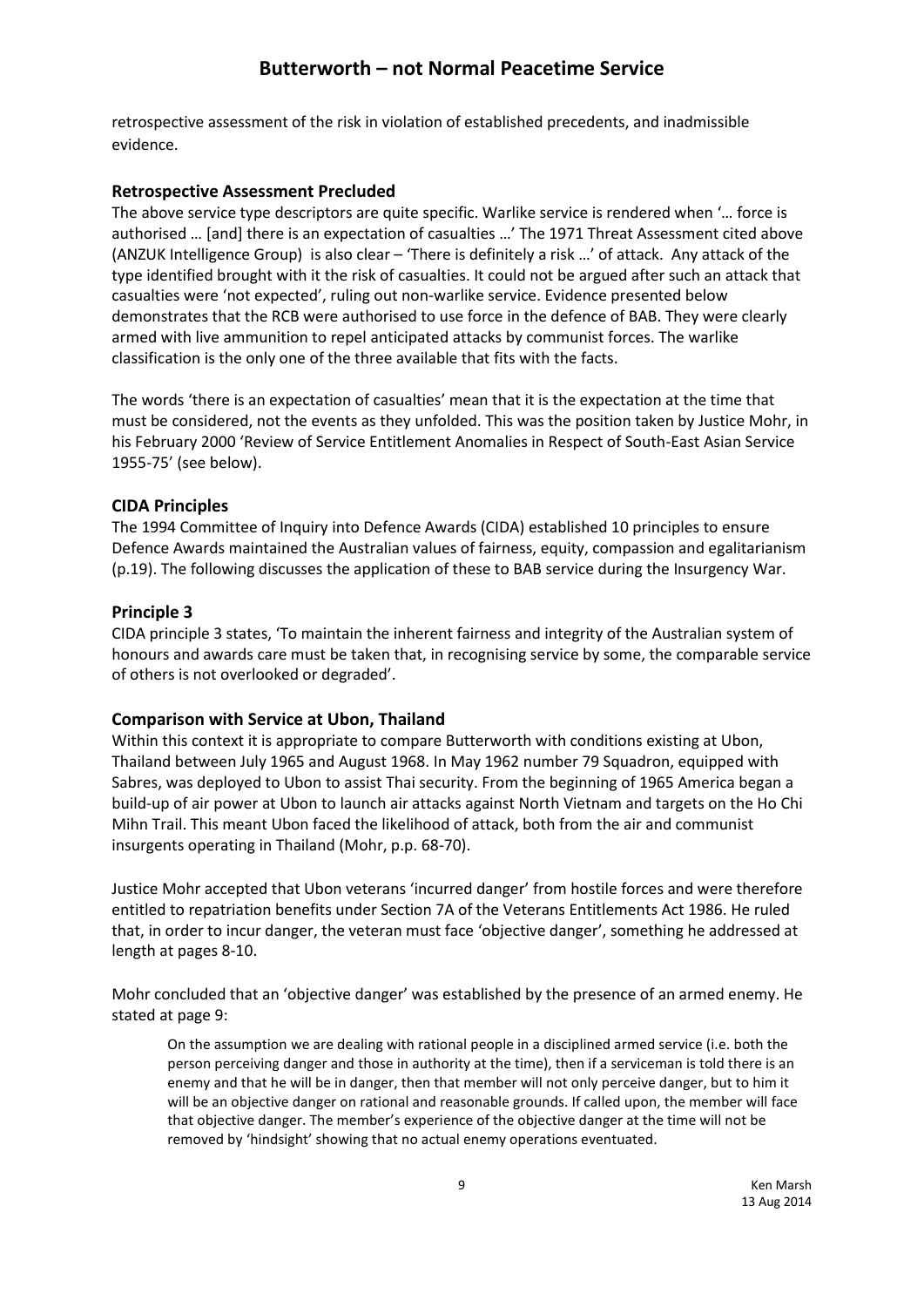… It seems to me that proving that the danger has been incurred is a matter to be undertaken irrespective of whether or not the danger is perceived at the time of the incident under consideration. The question must always be, did an objective danger exist? That question must be determined as an objective fact, existing at the relevant time, bearing in mind both the real state of affairs on the ground, and in warnings given by those in authority when the task was assigned to the persons involved.

#### This point was reinforced by Justice Clarke in his 2003 Review of Veteran's Entitlements when he said:

11.59 Because the term 'danger' connotes risk, or possibility, of harm or injury, there is necessarily an element of subjective belief involved. In a declared war, no one would doubt that to carry out operations against the enemy at a place under risk of attack exposes those in the operations to danger. Yet who at the time would actually know, rather than perceive, that the place is at risk? The enemy might have no intention of attacking there, but assessments have to be made, or beliefs formed, by military authorities as to whether the place is at risk and needs defence by armed forces.

11.60 If then, the military authorities consider that a particular area is vulnerable to attack and dispatch armed forces there, they are sending forces into harm's way, or danger. This was the second point made by Mohr - that veterans ordered to proceed to an area where they are endangered by the enemy will not only perceive danger, but to them the danger will be an objective one based on rational and reasonable grounds. In these circumstances, what the historian says he or she has learned since the war about the actual intention of the enemy is hardly relevant.

#### Regarding Ubon specifically, Mohr at page 73 said:

The question then remains as to whether or not this was 'warlike' or 'non warlike'. Did the Squadron face an objective danger? Did they 'incur' danger? Even though no danger eventuated in the sense that there were no actual combat engagements, they [aircrew] were armed for combat and had been told by those who knew more of the situation that danger did exist and they must hold themselves in readiness to meet it, not at some indeterminable time in the future, but at five minutes' notice…

Second, the ADGs [Airfield Defense Guards] patrolled both day and night outside the perimeter of the base and in so doing saw evidence of terrorist activity. So far as is known they were never engaged in an exchange of fire, but the danger of terrorist activity in the general area was known and precautions taken. These patrols were armed and authorized to fire if the situation called for fire.

It is significant that the decision was made for warlike service despite the fact that at the time 'the Defence Committee considered "the probability of enemy air attacks [on Thailand] would be slight" (p.70).

Correspondence between RCB veteran Mr C. J Duffield and Dr Allan Hawke of the Department of Defense, dated 4th September 2000 (Hawke, 2000), confirms that the RCB carried out armed patrolling, were given rules of engagement and that there were confirmed incidents involving the CTs and members of the RCB.

The parallels with BAB are clear.

Neither Ubon or BAB came under attack.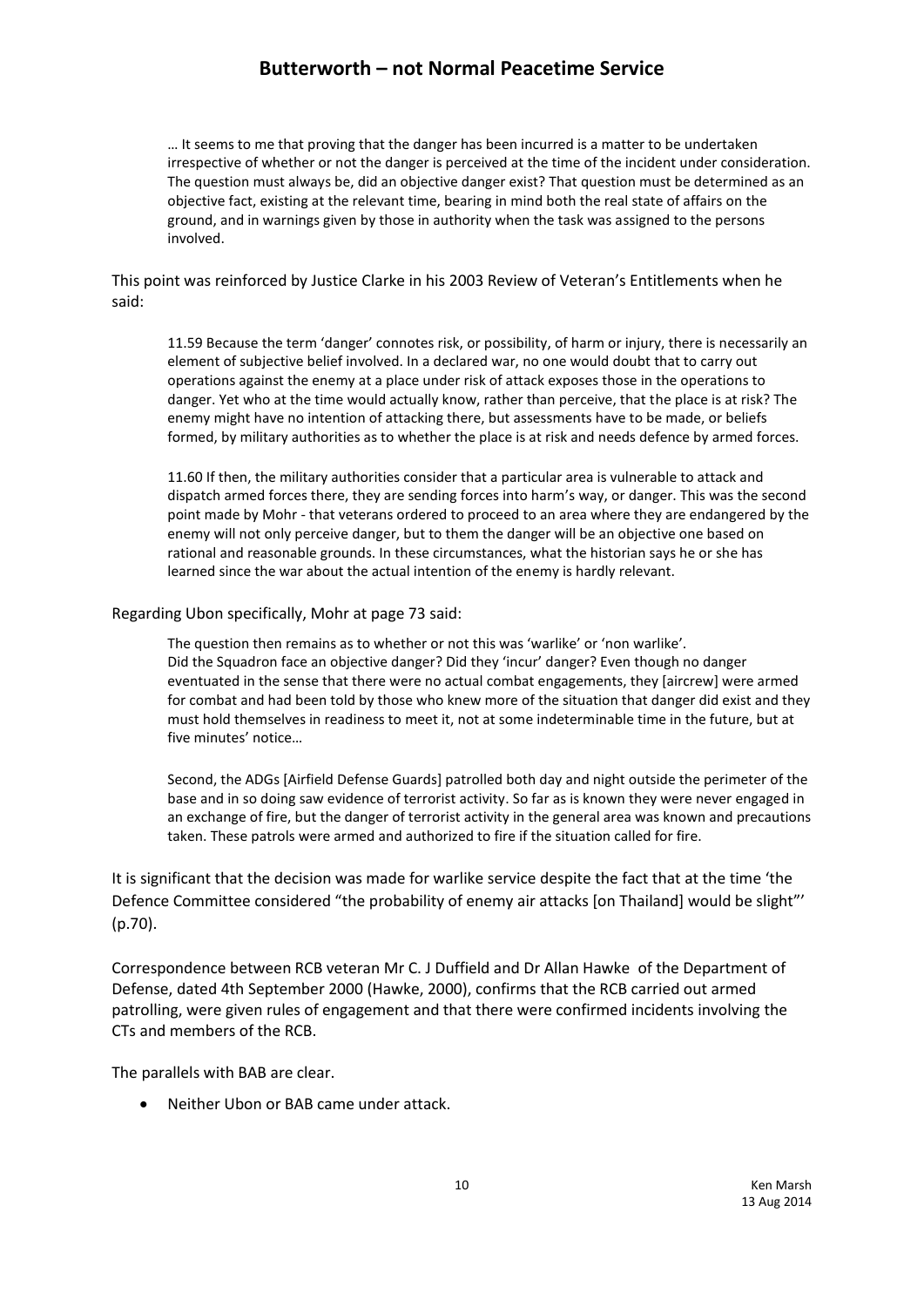- In both places 'the danger of terrorist activity in the general area was known and precautions taken. … patrols were armed and authorized to fire if the situation called for fire'.
- The 'objective danger' posed by the presence of an armed enemy existed in both places.

Service at BAB during the Insurgency is clearly comparable with that at Ubon in the late 1960s.

#### **Comparison with Service at Butterworth 1948-1960**

Province Wellesley and adjoining areas of South Kedah, including 12 mukims (sub-districts) of the Kuala Muda district and three in the Kulim district were declared 'white areas' in August 1954 during the earlier 1948-1960 Malayan Emergency. Speaking at the time the Resident High Commissioner for the Penang Province Wellesley area, Mr R.P. Bingham, congratulated the people on this achievement and asked them to keep it so – by continuing to resist Communist ideas and cooperating with the Government'. At the same time the Sultan of Kedah also congratulated his people 'for proving themselves loyal citizens who had refused to help the Communists' (Straits Times, 15 August 1954).

The introduction of 'white areas' to Malaya in 1953 was part of a strategy to isolate CTs from the civilian population. It proved successful in cutting the communists off from their food supplies and resulted in them being forced further and further into the jungle. A 'white area' was considered free of communists and effectively out of the war. All Emergency restrictions were lifted on the understanding that they would be reintroduced if the civil population were found to be aiding the enemy (Barber, 1971, 2004, p.p. 28, 29, 234-236).

Evidence presented above demonstrates an active Communist presence in Province Wellesley and its surrounds during the 1970s. Curfews similar to those imposed during the earlier Emergency were enforced (Straights Times, 16 September 1975, ANZUK Intelligence Group, para. 33) and the author recalls roadblocks in the town of Butterworth between July 1977 and January 1980. One obvious change the author noted on his return to BAB in July 1977 was the presence of open roofed revetments on the Mirage flight lines. He understands from communication with other RAAF Butterworth veterans that these were erected during 1976. This option was considered in the 1975 draft document *Brief for DCAS Concerning Security of Butterworth* (Department of Air, undated).

[Para 24] The threat of mortars and rockets presents a problem of providing adequate passive defence arrangements to prevent or mitigate the effects of attack by these weapons. In April 1975 following the rocket attack on Minden Barracks, Mirage aircraft were dispersed, but as this practise exacerbated the problems of patrolling and security lighting the aircraft lines, the practice ceased within a month.

[para 25] The only real protection for aircraft against mortars and rockets is to provide hardened roofed over revetments at costs of about \$100,000 each. Open roofed revetments or dividing blast walls are reasonably effective against rockets, but less effective against the more accurate mortar. However the combination of dispersal and provision of blast walls can reduce the area effect of mortars and reduce the chain reaction effect which can be expected to result if one aircraft is in a line of sixteen is hit by a mortar bomb and explodes. Blast walls need not be elaborate and can be constructed with basic materials. Fuel installations should be similarly protected. The requirement should be further evaluated by ground defence and works officers.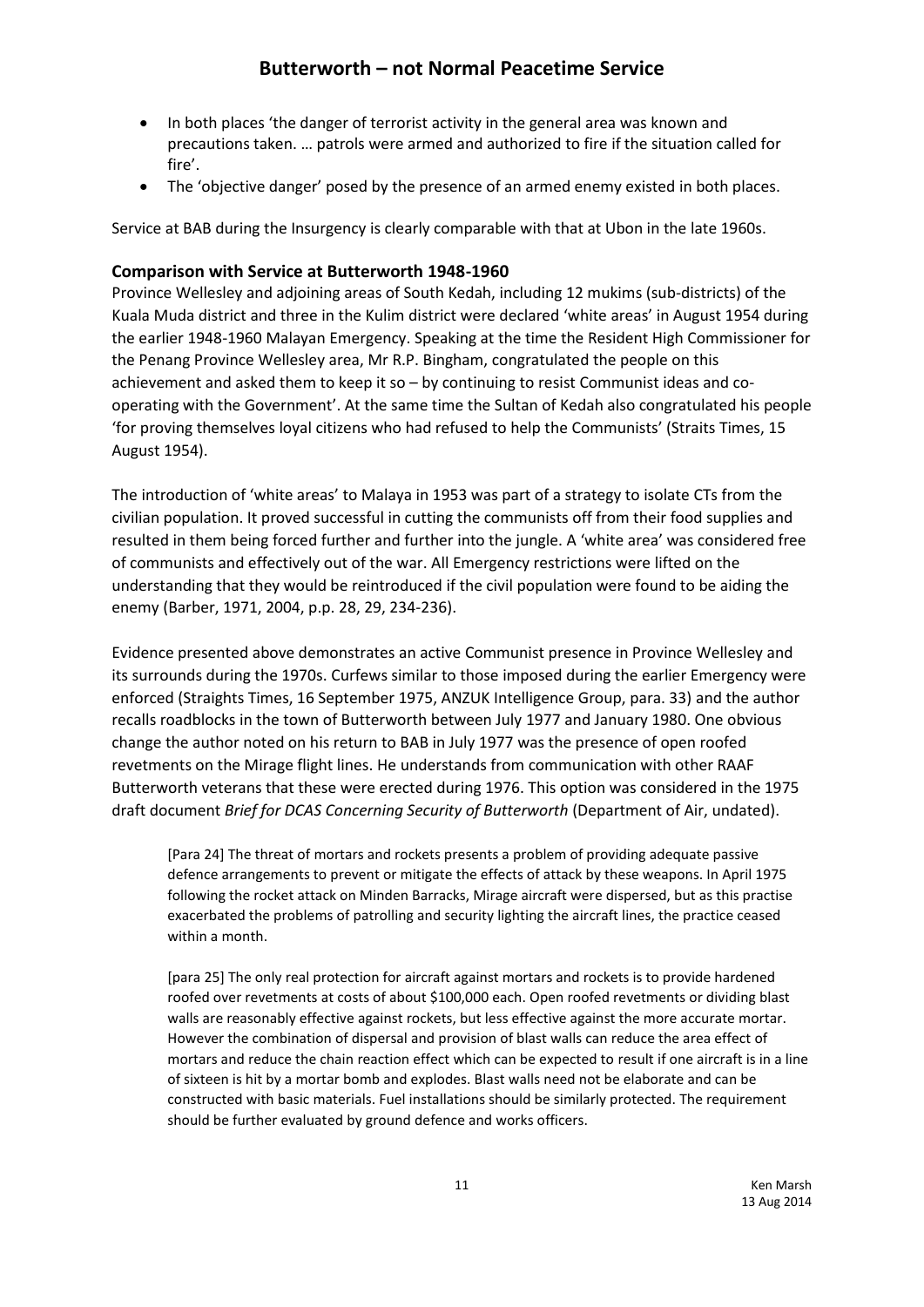On 14 October, the DCAS, AM N.P. McNamara in the 'SECRET' document *Butterworth Security* advised:

[para 4] … The requirement for blast protection of aircraft against ground burst weapons and small arms fire together with aircraft dispersal is currently under review.

The RAAF purchased 100 single seat Mirage fighters plus 10 duals. The two squadrons at Butterworth represented approximately half the Mirage fleet. While the author is not aware of the number of Mirages in service at BAB in 1975 the number 16 used above most probably refers to the strength of one squadron, meaning the number of revetments ideally required was 32. The ideal number of revetments represented a considerable cost to the Australian tax payer.

The provision of open roofed revetments in 1976, less than 12 months after the draft was prepared, were considered 'reasonably effective against rockets ...', the form or attack considered most likely in the Threat Assessment, paragraphs 5 and 11, included with the CAS's advice to the Minster on 7 October 1975 (Rowland, 7 October 1975; JIO 2 October 1975).

#### **Recognition of Service during the 1948-1960 Emergency**

Service on the Malay Peninsular throughout the 1948-60 Malayan Emergency, including the service of those whose service was confined to BAB, is recognised as active, or warlike. This recognition extends to service on the surrounding waters to a distance of 18.5 kilometres (Veterans Entitlements Act 1982, Schedule 2), in a war that from 1953 onwards saw the enemy forced 'deeper and deeper' into the jungle (Military History Encyclopedia on the Web), (Ipoh World).

Regarding its involvement in the conflict, the Royal Australian Navy says:

The naval component's secondary role in combating the communist terrorists (CTs) during the Emergency was largely symbolic. However, it should be noted that the effective naval blockade against the supply of arms and ammunition to the CTs from sources outside the country denied them any effective use of the sea throughout the Emergency.

Returning to Mohr's discussion of 'objective danger', the risk to which service personnel at BAB were exposed was higher during the 1970s owing to communist activities in the near vicinity of the base than it would have been following the declaration of the area as 'white' in August 1954. It must also be considered higher than that faced by members of the RAN serving some distance off shore in a war that was fought in the jungles against an enemy equipped with small arms.

### **Comparable Service Overlooked**

CIDA Principle 3 states: 'To maintain the inherent fairness and integrity of the Australian system of honours and awards care must be taken that, in recognising service by some, the comparable service of others is not overlooked or degraded'. On the basis of the above evidence the 'comparable service' of Australian veterans at BAB during the insurgency war is being 'overlooked or degraded'.

### **Senator David Feeney Overturns Previous Decision – a Case Study in Departmental Spin**

In May 2012 the then Parliamentary Secretary for Defence, Senator David Feeney, wrote to Mr Robert Cross of the RCB Review Group. The Secretary informed Mr Cross that owing to an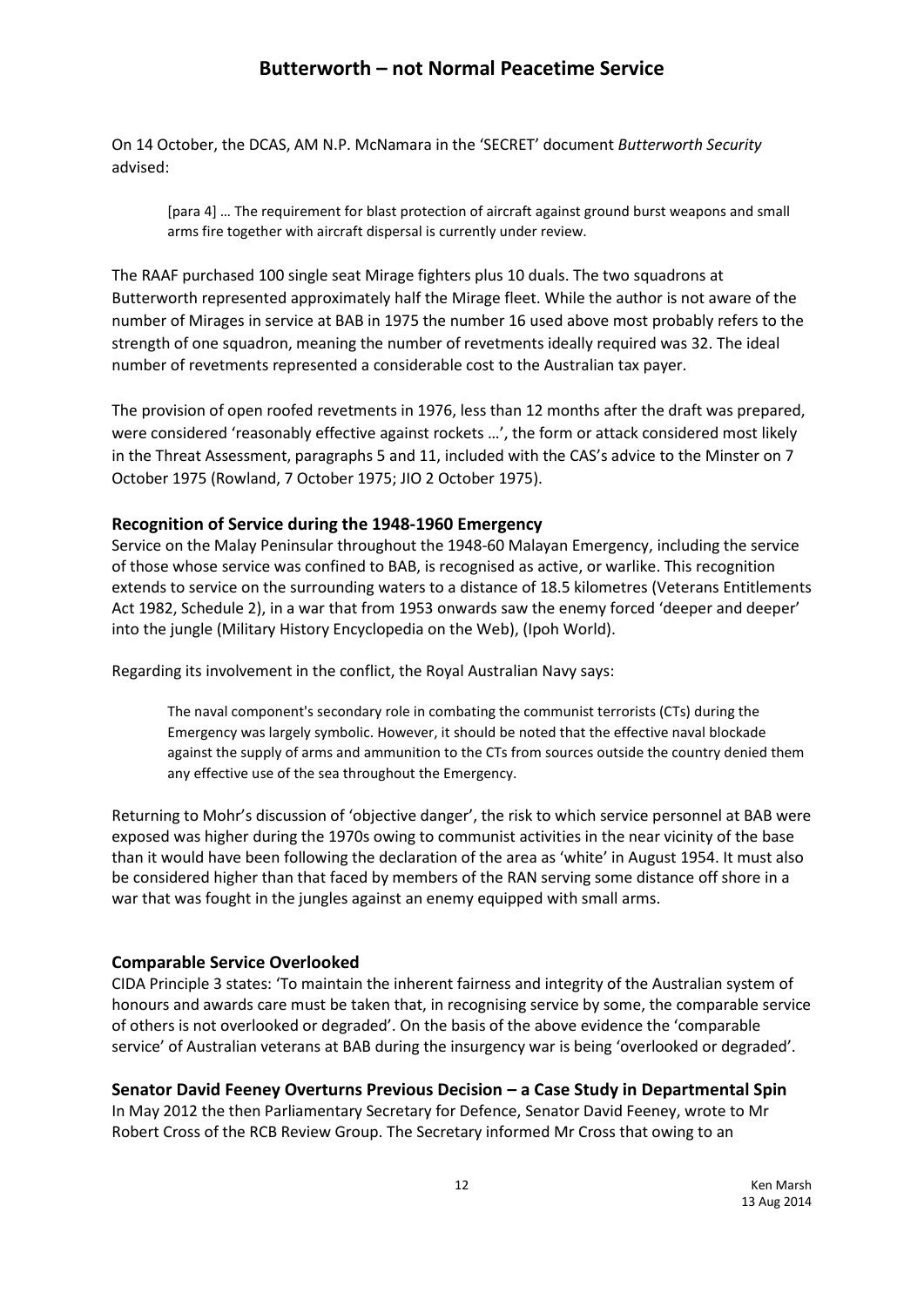administrative error 'Instruments of Determination of Hazardous Service from 6 December 1972 to 31 December 1989 and non-warlike service from 15 November 1970 to 6 December 1972' (both meeting the current criteria accepted as non-warlike service) signed in September 2007 by the then Minister for Veterans' Affairs, the Hon. Bruce Billson, MP in relation to BAB had not been registered. Subsequently the Departments of Defence and Veterans Affairs were able to thwart Billson's action and, on the basis of 'new evidence' the decision was overturned by Feeney, as advised in a letter to Mr Robert Cross of the RCB Review Group, dated 19 May 2012.

Feeney states that following the discovery of the error Defence 'conducted a "first principles" review' of ADF service at Butterworth during the period under question in mid-2011.

This review examined official Government and Defence Force correspondence available within Defence and from the Australian War Memorial and National Archives of Australia, as well as the various submissions which had been made by various claimants over the years.

… It assessed that the previous 2007 review relied heavily on selective information and that little objective research was undertaken to either corroborate or disprove the statements that had been made by the claimants. Although the advice provided to Minister Bilson was the best available at the time, it has subsequently been shown to be inadequate and misleading. ...

Reasons for this decision are contained in two documents prepared by the Nature of Service Branch dated 14 October 2011: *2011 Nature or Service Branch Review ADF Service at RAAF Butterworth – 1970-1989* (referred to below as Review) and *Background Information Paper Nature of Service Classification – ADF Service at RAAF Butterworth* (referred to below as Background Information), both enclosed with the letter.

The Review document relies on eight documents to 'disprove the statements that had been made by the claimants'. Some of the data provided by Defence is selective and seeks to prove the case retrospectively, which is clearly at odds with the 'warlike service' definition and precedent established by Mohr (above) and agreed to by Clarke. Other 'evidence' is by nature inadmissible. However, when the facts surrounding Defence's claims are examined they support, rather than disprove, the RCB claim for active service recognition. Because these facts were discovered by Butterworth Veterans from the same sources as that used by Defence questions must be asked regarding either Defence's competence, motives, or both.

At paragraph 37 the Background Information Paper cites the 2003 *Review of Veterans' Entitlements (Clarke Report)*. Clarke acknowledged that security forces at BAB were issued with Rules of Engagement (ROE) that were protective only. He then stated 'that although there is no doubt that the RCB was engaged in armed patrolling to protect Australian assets, it was clear that training and the protection of Australian assets were normal peacetime garrison duties.' As can be testified by any military veteran, neither armed patrolling nor ROE have ever been 'normal peacetime' practice in the Australian services. The Clarke statement is at the best misleading, which raises the question: was Clarke mislead by Defence regarding the RCB role? Armed patrolling with ROE, defensive or otherwise, only makes sense in the presence of an armed threat.

Six of the eight documents cited in the Review are dated 1969, one of which was an extract from Hansard, dated 25 Feb 1969 in which the Prime Minister advised the House that following the British withdrawal an Australian Army battalion would 'be based in Singapore, although one company will be detached on rotation to Butterworth except on occasions when the whole force is training at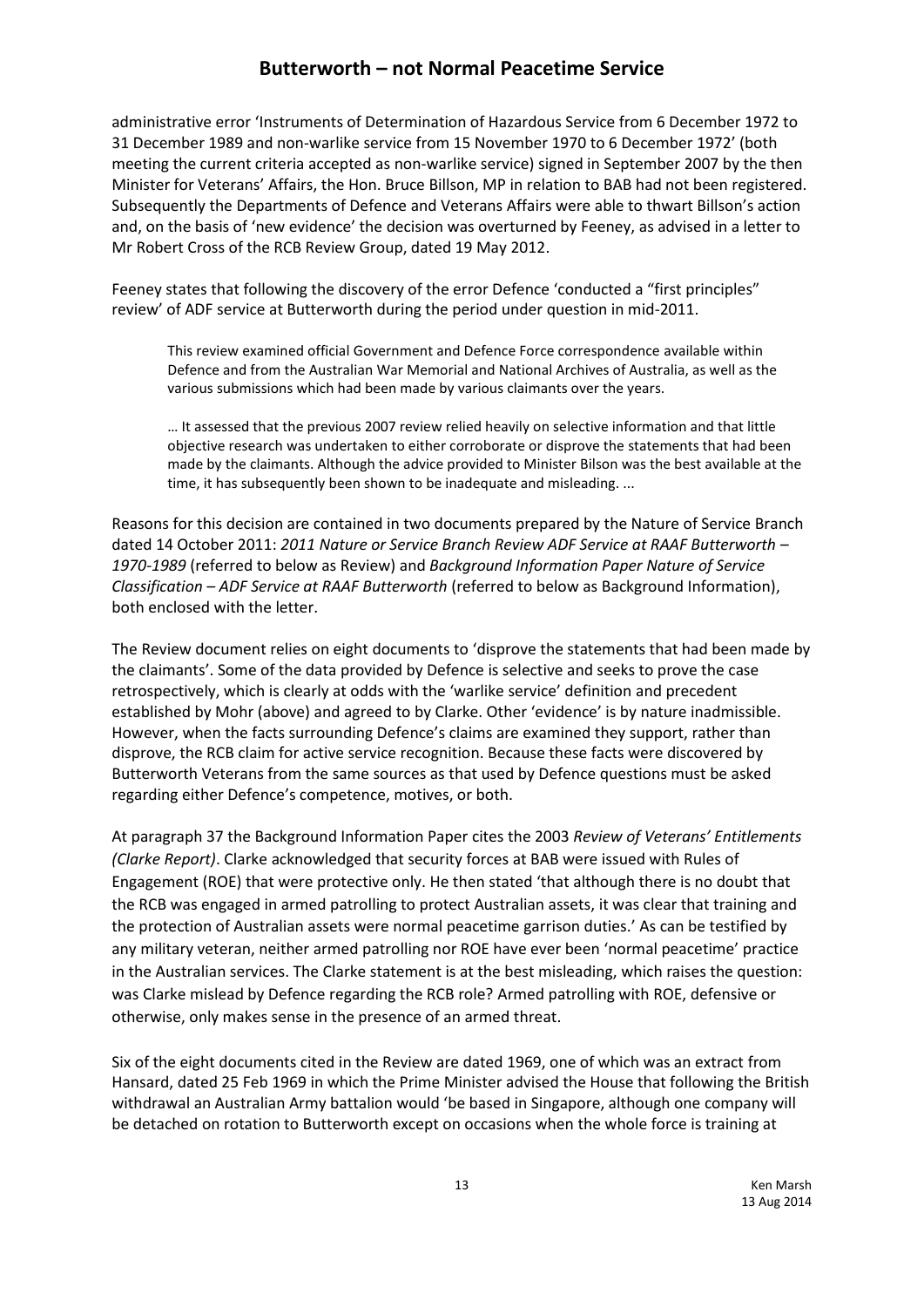either the Jungle Warfare School [in Johore] or elsewhere in Malaysia.' It was considered this would involve 'considerable financial savings'. Other documents show that the Butterworth detachment was 'additional to normal training activities carried out in the State of Johore'. The Company remained under Army control but 'would be placed at the disposal of AOC [Air Officer Commanding] Butterworth' if required for defense with part of its training role at Butterworth being to prepare for such an eventuality. In 1969 the Insurgency War was in its infancy and the possibility of the Australian Army Battalion based at Singapore being withdrawn was not considered.

The next document is an extract from the 22 August 1973 Chiefs of Staff Committee. This must be seen in context, including the 1971 Threat Assessment referred to above, which concluded that BAB could come under small scale attack at any time without advanced warning (ANZUK Intelligence Group).

Following its election at the end of 1972 the Whitlam Government moved quickly to withdraw all combat troops from Vietnam and Singapore. It was Labor policy that any deployment of combat troops overseas must include a training role. The referenced document refers to arrangements effective September 1st when the RCB would be rotated from Australia on a 'three-monthly' rotation. This was said to be consistent with Australian policy of 'deploying troops overseas for training purposes. If required, the company was to be available to assist with Base security. While press statements were to be issued no publicity was sought.

Significantly, training away from the Base was 'Subject to agreement by OC [Officer Commanding] Butterworth ...' effectively placing training under the control of the OC, not the Army.

Two high level, at the time SECRET documents are relevant to and predate the August 1973 Chiefs of Staff meeting. The Chiefs of Staff were subordinate to the originators of both of these.

The first of these was written by Sir Arthur Tange, CBE, Secretary, Department of Defence, to The Secretary, Department of Air, on 2 March 1972. The letter, *Security at Butterworth*, was written in preparation for a meeting 'to brief the Minister for Defence on the outcome of the various examinations that have been made of the security problem at Butterworth …' Sir Arthur requested the recipient to 'confirm (or where inaccurate, correct) the understandings we have, as follows …' Acknowledging Sir Arthur's caveat, these included the following.

[Para (b)] The ANZUK Intelligence Group assesses that there is a "definite risk" that one or more communist terrorists or agents, acting on his own initiative rather than in accordance with current policy of the Malaysian Communist Party or its military arm, might attempt an isolated attack on the Base, most probably from within it. Sabotage is assessed as far the most likely form that any such attack would take.

The ANZUK Intelligence assessment is covered in more detail above, starting at page 4.

[Para (c)] There is a joint Malaysian-Australian plan for internal security which would be put into operation under the Australian Commander of the base in an emergency. In addition, responsibility for day-to-day physical security is shared along agreed lines. But the performance of the Malaysian personnel involved is poor.

This paragraph is significant. It acknowledges both the shared responsibilities for base security in the presence of an objective danger (see *Comparison with Service at Ubon, Thailand*, page 8 and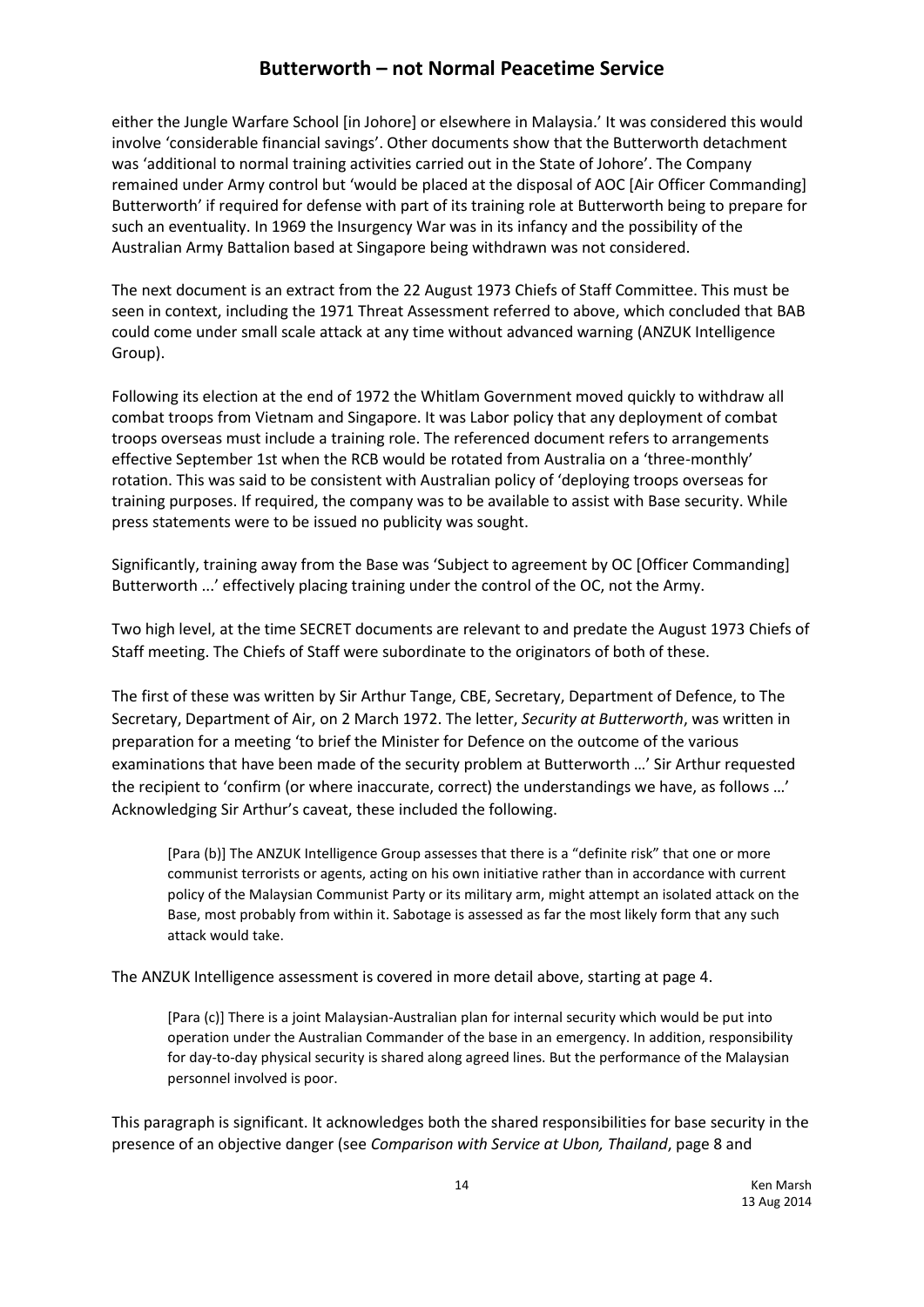following), and the fact that OC RAAF Butterworth would take command of internal security operations during an emergency. Australian forces had a defined role in the security and defence of a Malaysian military base at a time Malaysian forces were combatting an armed insurgency. Reference to the competency of the Malaysians reflects the sensitivity of the situation, a matter Sir Arthur expanded on further.

[Para (d)] Given the division of responsibilities agreed with the Malaysians, the fact that the Base is their property and occupied by them, and the sensitivity of the matter – especially the performance of their personnel – it is recognised that security standards at the base will continue to fall short of those we should like to obtain. We must accept, in remaining at Butterworth, a higher degree of risk than we would if the Base were under the exclusive control of the RAAF. The additional risk is difficult to quantify but it is assessed to be acceptable for the time being.

[Para (e)] The shortcomings of the Malaysians have been pointed out to them and will continue to be pointed out to them, but there is a limit to what the traffic will bear in this connection, without significant bad feeling being created. Some training is also being provided. Other measures that are open to us without unobtrusively getting into the Malaysians' areas of responsibility have been or are being introduced, including where possible, discreet RAAF "spot checks" on Malaysian surveillance of vital points. The Mirage lines, of course, are under constant and direct RAAF surveillance. In addition, Malaysian reluctance having been overcome, the ANZUK force will now provide on infantry company on rotation through Butterworth on a full-time basis, ostensibly for training, flag-showing and a change of scene. The presence of this company will provide the Commander with a ready-reaction force which he can use inter alia to supplement the elements available to him under the joint Malaysia-RAAF Plan, but short of an actual overt breach of security the Commander cannot use these troops for guard or other security duties.

These paragraphs are also significant. The letter acknowledges shortcomings in Malaysian abilities increased the threat to Australian interests. Secondly, and more importantly, it notes an important change from the situation reported in 1969 when the army presence at Butterworth was 'additional to normal training activities' and that there were times it would be absent from the Base for training purposes (see p. 12).

Further, it acknowledges the presence of an Australian Infantry Company at Butterworth as a 'readyreaction force' to be available to the OC RAAF Butterworth when and if required as part of the joint security arrangements, and for no other purpose. Claims of training, flag-flying and change of scenery were simply a ruse to disguise this purpose in the face of Malaysian sensitivities.

The second document is the minutes of the 11 January 1973 Defence Committee. Paragraph 1 records:

The Defence Committee had for consideration papers which examined several possibilities hinging on the withdrawal of the Australian battalion and battery from Singapore.

While the committee did consider options for training and exercising after the battalion's withdrawal Butterworth was not considered in this context. However, it is clear the committee gave consideration to the security of Butterworth. At para 22 they made a telling point:

No early decision or action in regard to the RAAF at Butterworth seems desirable. However, it has been the practice to rotate one company at a time from the Australian, UK and NZ battalions in the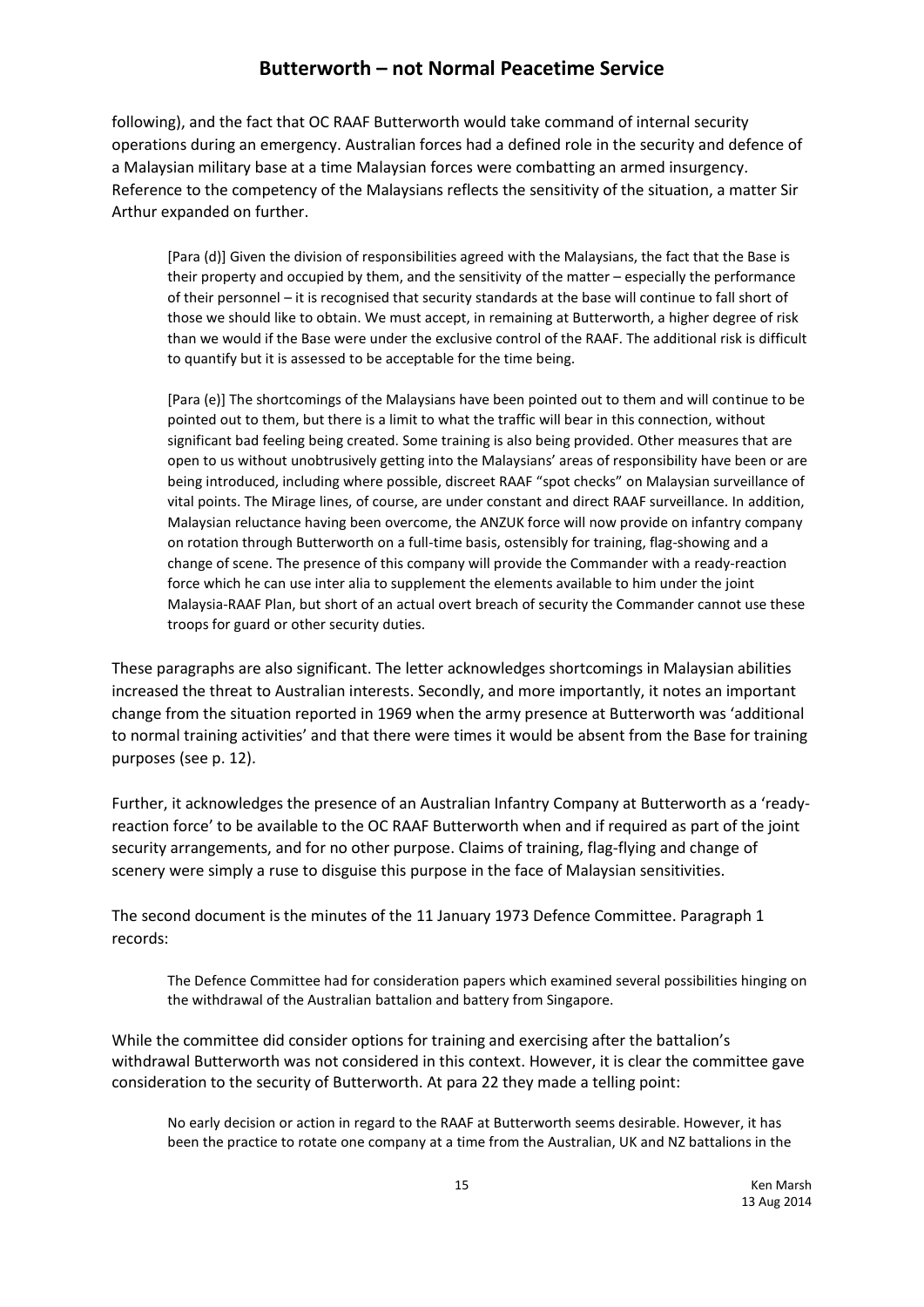ANZUK Force to Butterworth for security duties. We should inform the UK and NZ governments that, when the Australian battalion is withdrawn, this task will be carried out by an Australian Company with the rotation being mounted directly from Australia.

Paragraph 28 lists a number of recommendations, the last being at sub-para. (e):

when the Australian battalion is withdrawn, the requirement for a company for security duties at Butterworth will be met by providing the unit on rotation from Australia. This could be presented publicly as being for training purposes.

Members of the Defence Committee included service chiefs, and the secretaries of the Departments of Defence (Sir Arthur Tange, above), Prime Minister and Cabinet, Foreign Affairs and Treasury. It is quite clear that Australia's peak defense committee understood the purpose of the Army presence at Butterworth was 'for security duties'. Training was only mentioned in relation to Butterworth as a ruse to hide the real purpose for the company's presence, as acknowledged by Tange above).

Minutes of a subsequent meeting of the subordinate Chiefs of Staff Committee, dated 17<sup>th</sup> October 1973 and marked 'CONFIDENTIAL', record that the Chief of Air Staff 'supported the CNS's [Chief of Naval Staff] comment that in moving away from Butterworth for the training, the Committee was losing sight of the primary task of the Company. Clearly, in the minds of the Chiefs of Staff, training was a secondary task.

Because the real reason for the RCB's deployment, 'security duties at Butterworth' is contained in a Defence Committee document classified 'SECRET' at the time and that the 'training purposes' was used as a ruse any communication about the role would be strictly on a 'need to know' basis. Clearly, the August 1973 document referred to by the NOS Branch, emanating from the subordinate committee, which 'advised of the new RCB rotation arrangements' with its clear reference to overseas training in harmony with Government policy was part of the deception.

Also relevant to the case is a Memorandum from the Australian High Commission in Kuala Lumpur to the Secretary of the Department of Defence and others dated 18 September 1973. It is clear from this that there were no guarantees that training with Malaysia forces could be guaranteed at the time.

[Para 2] … There has been absolutely no willingness on MINDEF's [Malaysian Ministry of Defence] to exercise Malaysian ground forces with ANZUK forces. However, the willingness to have our Company carrying out training with Malaysian ground forces on bi-lateral basis was most encouraging.

[Para 3] The only problem which emerged is the one which we have suspected for quite some time and have reported separately to another area in the Department of Defence. At present there is no regular program for battalion or parts thereof to engage in formal training exercises in the sense that we understand them in Australia. MINDEF officers lamented that notwithstanding their efforts to have at least one battalion continuously under training they as yet have been unable to achieve this objective. Furthermore, they were unable to foresee when such an objective was likely to be realised…

[Para 4] They thought it more likely that any combined activity would be on an ad-hoc basis …

Which raises the question: 'What training on a regular basis could be carried out in Malaysia by the RCB that could not be realistically done in Australia at less cost to the Australian tax payer?'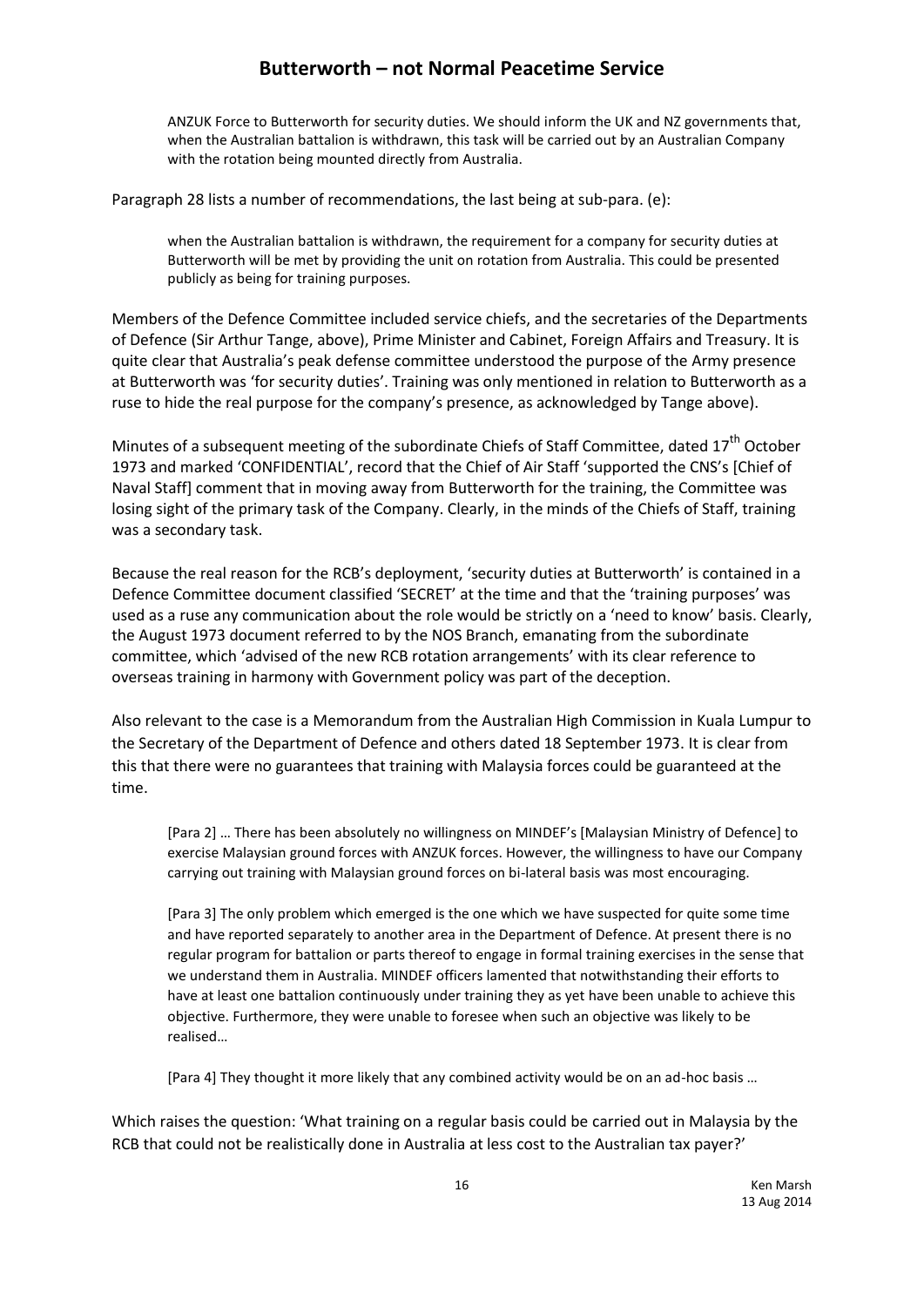It must be noted that:

- In 1969 the army did not have a permanent presence in Butterworth. It was subject to battalion training requirements in other parts of Malaysia.
- The decision to rotate the RCB on a three monthly basis from Australia was made in light of the decision to withdraw the Australian Battalion from Singapore.
- This decision was a significant increased commitment to BAB, especially given the additional cost of rotating troops from Australia.
- In 1969 the company detached to BAB remained under Army control. The 1973 directive that training away from BAB required the approval of the AOC Butterworth effectively placed control of the RCB with the RAAF.
- The Defence Committee minutes of January 1973 clearly identify the purpose of the RCB deployment as 'security duties'. Training was used as a cover.
- Any training with Malaysia forces could not be guaranteed.

Evidence presented above also demonstrates the increased concerns of Australian Service Chiefs for BAB security expressed in October 1975. This clearly demonstrates a security threat requiring an armed response.

The final document, dated 29 Nov 82, is a directive from the Chief of Air Staff to the AOC Operational Command. It again refers to a training role, states that the Company was available if needed for the protection of Australian assets and property, and that it was not to be 'employed operationally outside the Air Base Butterworth perimeter'.

#### **Why does Defence Ignore the Action of the Defence Committee and Secretary of Defence?**

Defense claim that their 'review examined official Government and Defence Force correspondence available within Defence and from the Australian War Memorial and National Archives of Australia.' They present as part of their evidence a minute of the Chiefs of Staff Committee to show that the primary role of the RCB as training. Yet they ignore two 'SECRET' higher level documents clearly showing the deployment of the army company was for to contribute to Base security. They have also ignored a subsequent Chiefs of Staff meeting recording that the CAS 'supported the CNS's comment that in moving away from Butterworth for the training, the Committee was losing sight of the primary task of the Company'.

Why has Defence failed to address this evidence?

#### **The Training Argument is Illogical**

The training argument is illogical.

- When the decision to rotate the RCB from Australia was made it was recognised there was little opportunity for training with indigenous forces for the foreseeable future.
- Historically the Australian Army has conducted jungle warfare training at Canungra in Queensland. Canungra was used throughout the Vietnam era. Any number of air bases in Australia were available to train army personnel in air base defence. Overseas deployment for training purposes in the absence of opportunity to train with host nation forces incurred an unnecessary cost to the Australian taxpayer.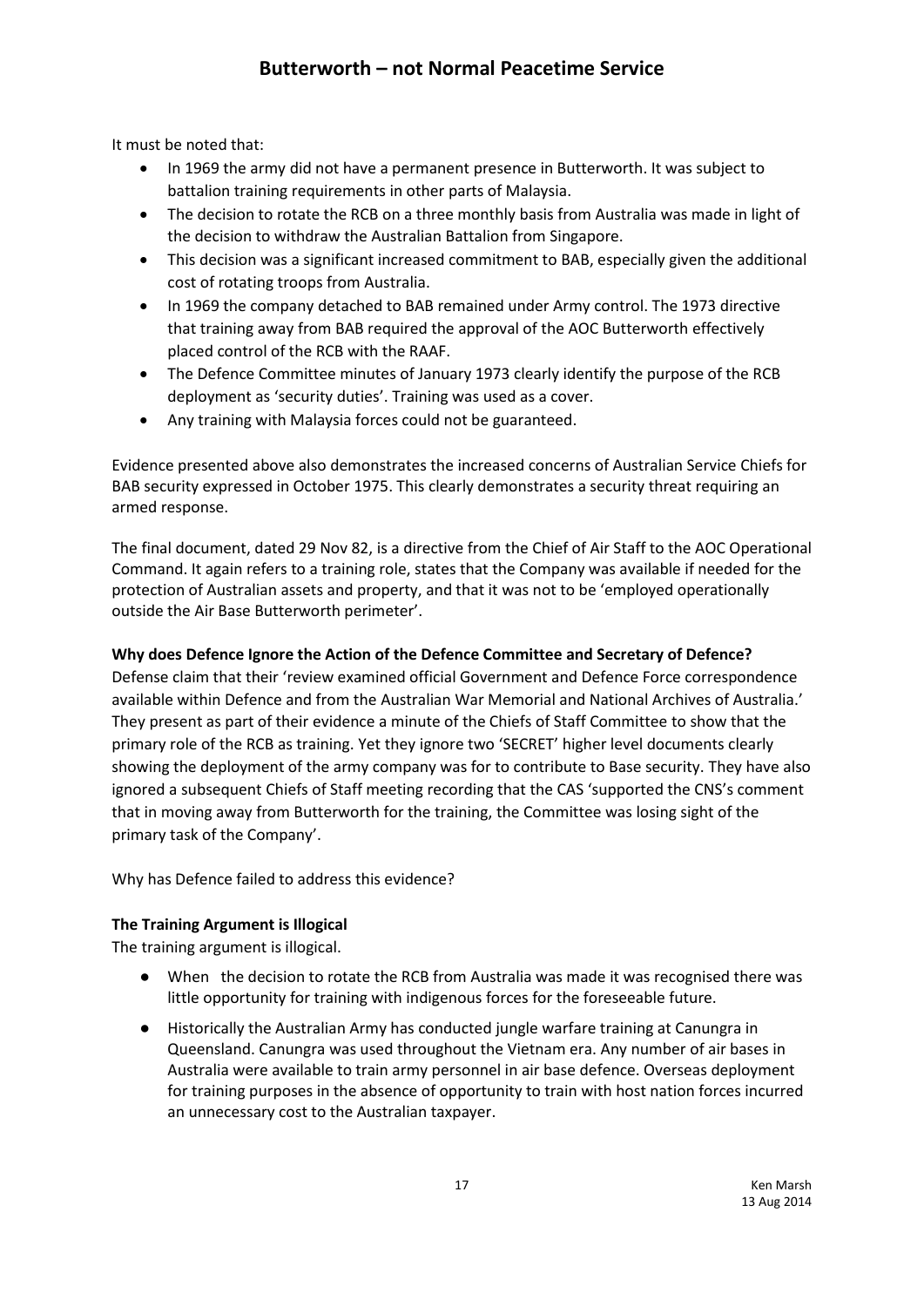- That the RCB was involved in armed patrolling and Quick Reaction Force duties that were in effect 24 hours a day is not disputed. Weaponry included. 7.62 mm General Purpose Machine Guns M60, 7.62 mm Self-Loading Rifles L1A1, 5.56 mm Automatic Rifles M16A1, 66mm Rocket Launchers M72 (and its replacement the L1A2), 84 mm Medium Range Anti-Armour Weapon L14A1, 40mm Grenade Launcher M79, 40 mm Grenade Launcher M203 (mounted on the M16A1, Claymore Mines M18A1 and Hand Grenades Fragmentation M26. These are the standard weapons that armed a rifle company over the period in question, and live ammunition for all of them was both available at all times for the QRF, and, depending on the degree of risk at the time and command decisions by the RCB Officer Commanding (and cleared by the BAB RAAF commander) carried in accordance with guidance from Army's Mounting Authority, HQ Field Force Command and able to be used in accordance with specified Rules of Engagement (Rifle Company Butterworth Supporters Group; Linwood, R, 2014).
- The use of live weapons, especially of the type used, in a training role would add an unnecessary level of risk to all personnel on the Base, the majority of whom were not involved in training, as well as civilians near the base. These included Australian service families living close by, workers in the adjoining rice paddies, and travellers on the heavily congested highway between Penang and Thailand running along the Western side of the base. An accidental weapon discharge in these circumstance had the potential to cause real embarrassment to the Australian Government both in Malaysia and Australia. Armed patrolling only makes sense in the presence of an armed threat.
- The April 1974 mortar attack on Sungei Besi air base near Kuala Lumpur was of the type foreseen in the 1971 Butterworth security assessment.

### **Other Objections**

Other evidence presented by Defence is, as stated above, either reliant on a retrospective assessment or a consideration of matters unrelated to the relevant legal parameters. Yet when the facts underpinning the claims made by Defense are examined they only strengthen the claim for 'warlike service' classification. This evidence reveals that both air force families and military members were considered at risk by senior officers.

#### **Shared Defence Emergency Plan not Activated**

The Review document, at paragraph 24 and following, discusses the shared defence arrangements in place at BAB. At para 26 it states: 'There is no evidence that this Op Order was located or considered within Defence as part of RCB matters before May 2011. Specific arrangements for Base defence are given in paragraph 29:

The shared defence responsibilities of these forces were:

- a. Malaysian personnel were responsible for external defensive operations and access to the Base.
- b. RAAF personnel were responsible for internal defence activities. Inside the Base perimeter, the RAAF Police and Airfield Defence Guards, with guard dogs, provided the broad Base security functions. The remaining RAAF members comprised Defence Flights, formed from the six RAAF squadrons on the Base, when the GDOC [Ground Defence Operations Centre] was activated. Each Defence Flight was responsible for the close protection of its squadron aircraft and/or operational assets and other service assets in the same locality.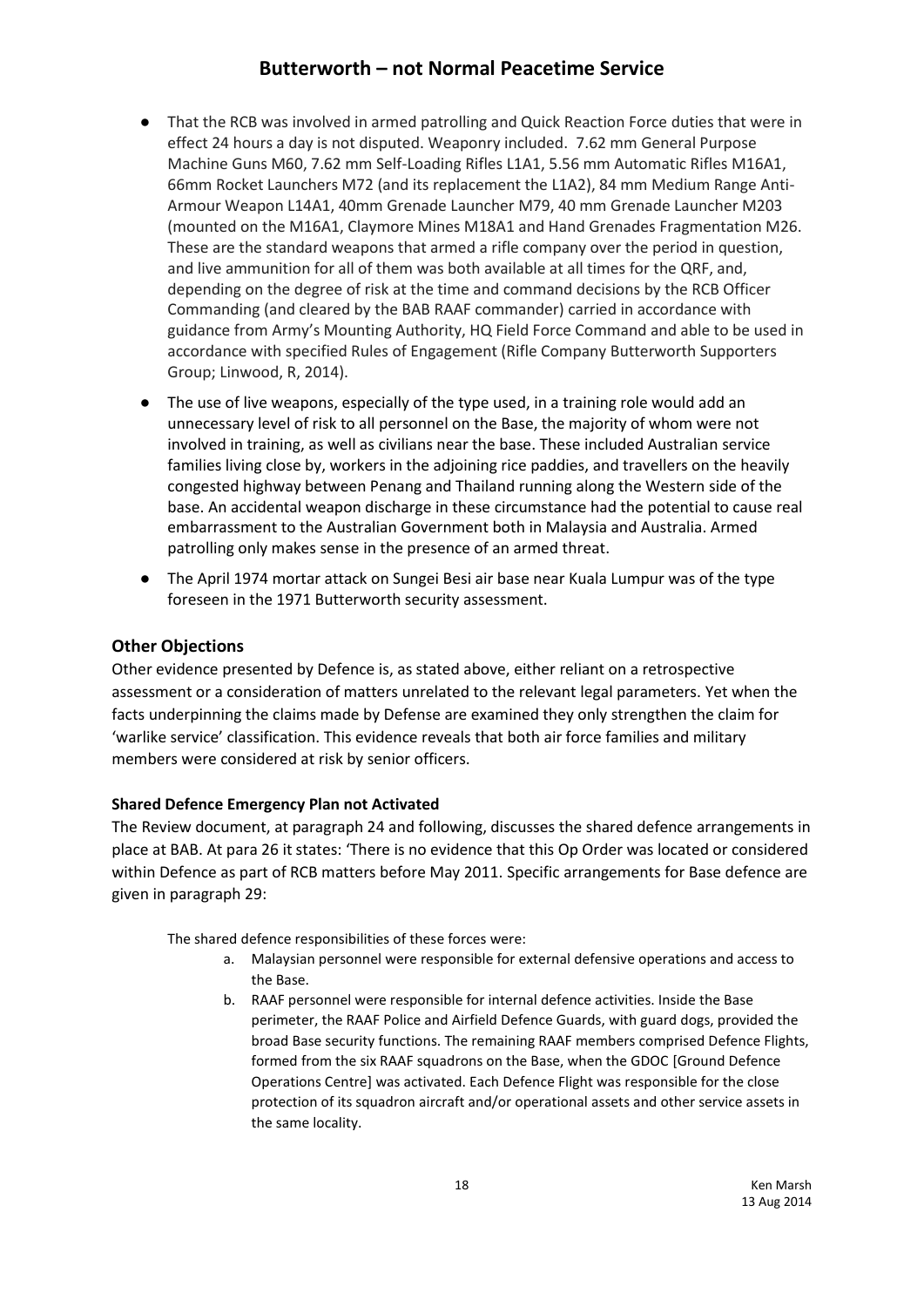c. RCB was shown in the GDOC organisation chart as one of 12 ground defence force elements … when deployed to Air Base Butterworth …

Then, at paragraph 30 it says:

It must be stated that the foregoing defence activities and responsibilities were only in place during a shared defence emergency at Butterworth. In that the Office of Air Force History have advised that, following the issue of the Op Order, the GDOC was never activated due to a shared emergency, then the nature of service must have remained peace time subsequent to 8 Sep 71.

The first point to note is that this document is dated 8 September 1971 when, as seen above, there were no plans to withdraw the Australian Battalion from Singapore.

Also of interest is the fact that in the documents sighted by the author, which date to the end of 1975, there is no reference to Airfield Defence Guards (ADGs) in any security role at BAB as is claimed to have been the case by Defense. In 1975 the CAS advised the Minister that ADGs may find greater acceptance with Malaysia in an off-base defensive arrangement (Rowland, 7 October 1975, para 4):

… No RAAF ground defence flights are established at Butterworth, but four flights are established at Australian bases. Their employment off base in their primary ground defence role may be more acceptable as they can be readily identified as protecting RAAF assets as part of a joint defensive arrangement.

#### **Changes Post September 1971**

In a 'CONFIDENTIAL' handwritten minute, 'ARA INFANTRY CO AT BUT', dated 11 Oct 74, Wing Commander J.I Brough noted:

[Para 1] On 10 Sep 74 I spoke with Maj Roy Le Roy, SO2, DMO&P (Army) re the ARA rifle coy at BUT. He said that prior to Jul 74 the Army interpretation of ASSP 1/73 "Plan Asbestos" was that the coy was primarily in the area for training, incl training with the Malaysian Army. However, since that time the coy has had the security of AUST assets, property and persons at BUT as its primary task. But for political reasons it was not possible to state this in low security classification documents.

[Para 2] Since Jul 74 a minimum of two pls [platoons] plus and elm [elements] of coy HQ always at Air Base BUT. One pl may be away on exercises at any one time, incl exercises in Johore. This pl has rear link comms with BUT.

[Para 3] Each pl currently has one exercise away from the base during the coy's period at BUT. This may increase in the future, but will not change the arrangements for a minimum of two pls at BUT.

In a later handwritten 'SECRET' minute Wing Commander Brough dated 3 December 1974, 'Butterworth Brief for Ministerial visit Dec 74' advised at paragraph 2.b:

Emergency security measures for the protection of Australian assets and property is in the hands of the Australian Infantry Company, with at least two platoons on call. They are assisted in the first stage by a flight (platoon) made up of BSQN personnel, and in the second stage by flights from 3 Sqn, 75 Sqn and 478 Sqn. The RMAF has a similar two stage system.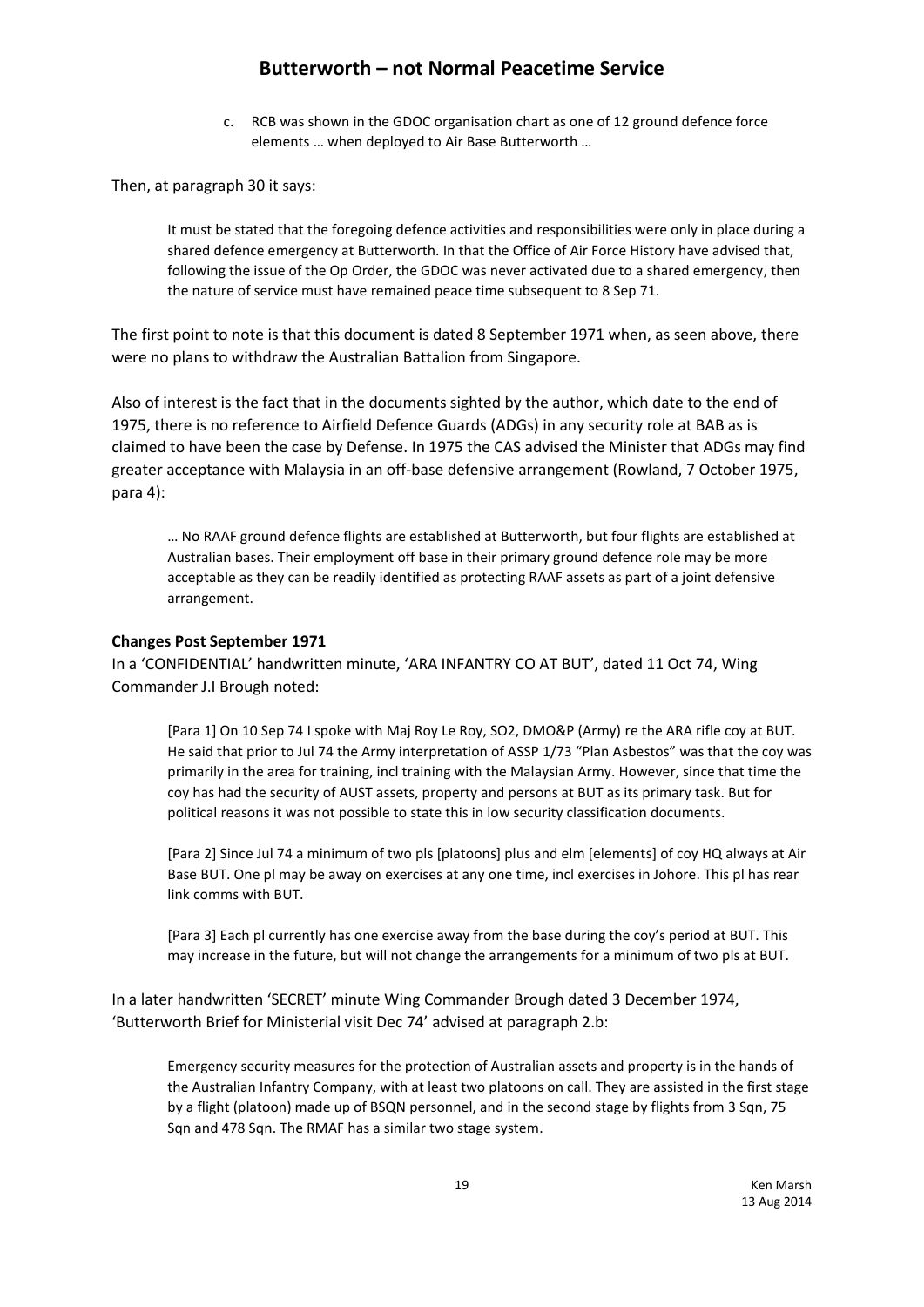#### **Evidence Reveals Significant Changes Post 1971**

Evidence cited above reveals a significant change in security arrangements since those outlined in the 1971 document referred to by Defense.

- In 1971 the ARA Company was not at BAB all year round because of training commitments with the Battalion in Johore. By September 1974 at least two platoons were stationed permanently at BAB with security their main role.
- The December 1974 minute states that the RCB had prime responsibility for the protection of Australian assets and property. They were assisted by a Base Squadron flight and, in the second stage, by flights from other units. In 1971 RAAF units had the responsibility for security as would be expected when the ARA Company was not always at BAB.
- That flights from numbers 3, 75 and 478 squadrons may not have been utilised in a shared defence emergency does not negate the fact of defence arrangements consistent with those applied against an armed threat in other active service settings. These other flights only had a role in a situation requiring a second stage response.

### **A Coordinated Defense Plan Appropriate to the Threat Assessment**

A further 'SECRET' document, *Malaysia: The Threat to Air Base Butterworth,* (JIO Draft August 1975) under the headings *Security Measures to Protect Base* and *Present Base Security Arrangements*, provides informative commentary on arrangements existing at the time. The RCB provided specialist ground defence skills that were not possessed by RAAF personnel. It provided a quick-reaction force on a daily basis.

[Para 7] To support the operational function of Air Base Butterworth in addition to aircraft and personnel there are considerable installations and equipment located in areas that have been designated Vital Points (VP) for defence in an ANZUK/Malaysia shared Defence Plan for the protection of the Base in an emergency. Broadly speaking the Officer Commanding RMAF has overall responsibility for the protection of the Base throughout each 24-hour period, and the Officer Commanding RAAF is responsible for the point defence of RAAF aircraft and operational facilities and the protection of RAAF families.

[Para 8] To assist OC RAAF an ARA Infantry Company is permanently available at Butterworth as a quick-reaction force … but it may be engaged in local training from time to time ... Other support is provided by RAAF defence flights made up of RAAF non-specialist ground-defence personnel …

[Para 10] The RAAF Mirage flight lines are not guarded during working hours when they are under surveillance by RAAF personnel; outside these hours they are floodlit and guarded by pairs of armed RAAF Security Guards with two dogs. RAAF Service Police carry out patrols in radio-equipped vehicles at irregular intervals every night, and during the patrol they check the security of Vital Points. They make reports to the Duty Security Controller located in the RAAF guardroom.

[Para 11] The ARA Company assists with the protection of RAAF personnel, property and shared facilities within the Base. It provides a section (normally 10 men) as a quick-reaction force from 1800 to 0600 hours daily.

The comment in paragraph 8 above regarding RCB training must be seen in context. Two other documents cited above state quite clearly that at least two platoons remained on call at BAB.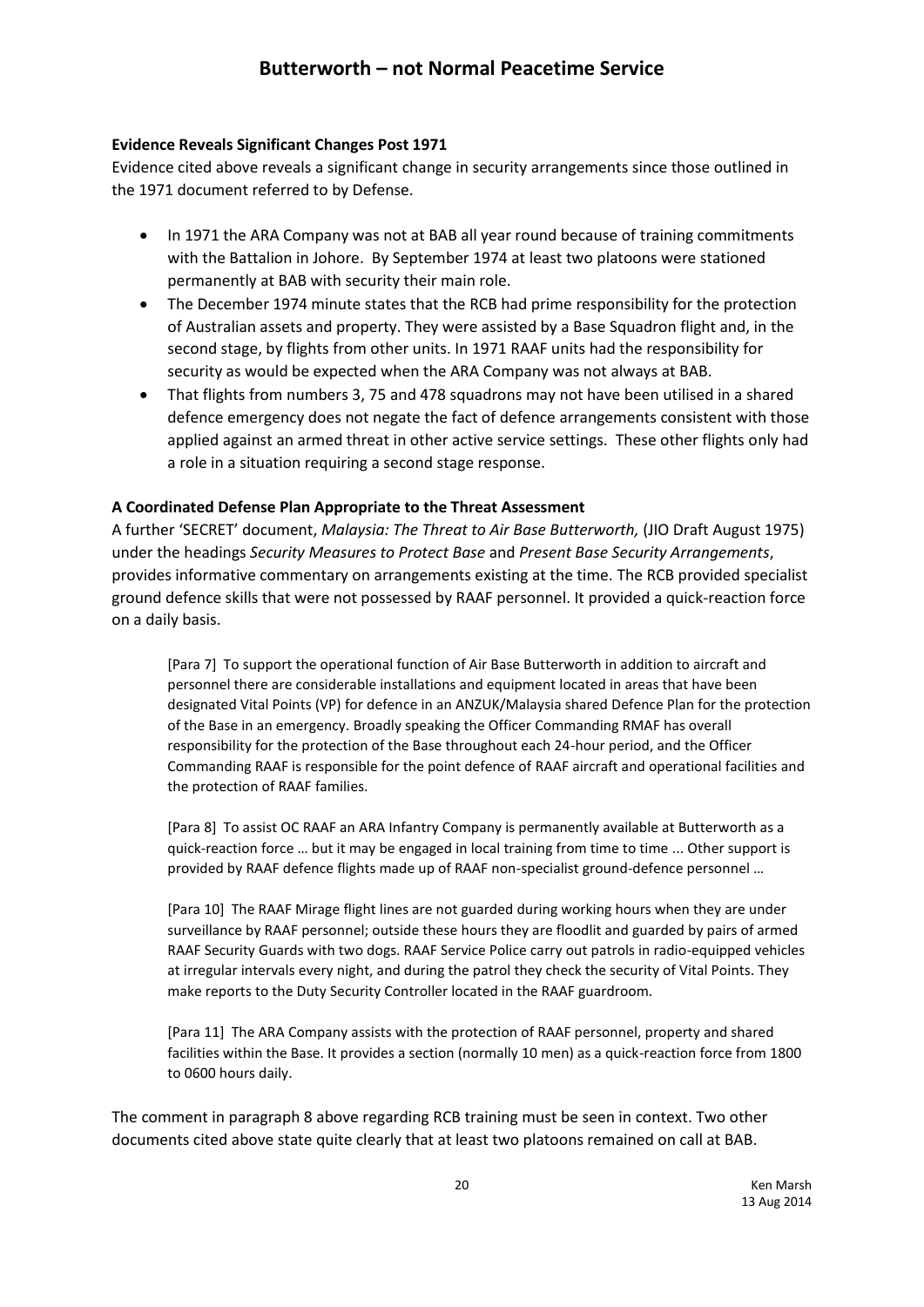Paragraph 8 also states that the RCB was 'permanently available' and paragraph 11 confirms that a section provided 'a quick-reaction force … daily.'

This document confirms:

- The RAAF security guards were armed. Armed guarding is clear evidence that this was not peacetime service.
- RAAF Service Police patrolled at irregular intervals throughout the night, checked the security of Vital Points, and were in radio contact with the Duty Security Controller.
- The RCB provided a permanent quick-reaction force throughout the night to provide a specialist ground defence response to security incidents.

This was clearly a coordinated security plan to respond to the small scale isolated threats identified in threat assessments such as that completed in 1971 and subsequently.

### **Increased Security Measures in Light of Increased Security Concerns**

On 3 April 1975 the CAS (Rowland) advised the Minister regarding the security situation in Butterworth.

[Para 1] OC Butterworth has advised that rocket attacks have taken place at RMAF Base Sempang (Kuala Lumpur) and a military installation at Penang on 31 March and 1 April 1975. The RMAF has also advised of possible threats to Butterworth.

[Para 2] Increased security arrangements have been implemented at Butterworth including controlled access to the base and vehicle search, dispersal of aircraft and patrols of aircraft lines. The RMAF has also planned dispersal of their aircraft to other bases.

[Para 4] The period of tension is expected to last until at least 22 April and probably for a further month.

[Para 5] There is some feeling among the Malaysian authorities that this activity is being spurred on by successes in Vietnam. However 6MIB (Malaysian Infantry Brigade responsible for area security) has reported that they do not consider the activity to be connected with operations in Vietnam.

On 7 April 1975 the CAS (Rowland) advised the minister in a 'SECRET' document *Butterworth Base Security and Security of C130 Aircraft in South Vietnam* at para 1 'increased security arrangements have been implemented at Butterworth, including:

a. increased patrolling and guard post manning by Malaysian Military Police;

b. tightened control of access to the base, and vehicle search of all civilian vehicles entering and leaving the base;

- c. an extension of RAAF police dog patrols;
- d. the use of Australian Infantry Company personnel on picket duty; and
- e. limited dispersal of RAAF Mirage and C47 aircraft.

Annex A to HQBUT 5/1/AIR (72) dated 11 July 1975 'SECRET', responds 'to specific questions relating to the security of Air Base Butterworth …' These questions are not repeated in the document. The answers following confirm communist activity in areas adjacent to the Base and confirm the implementation of a local defence contingency plan by the OC RMAF Butterworth.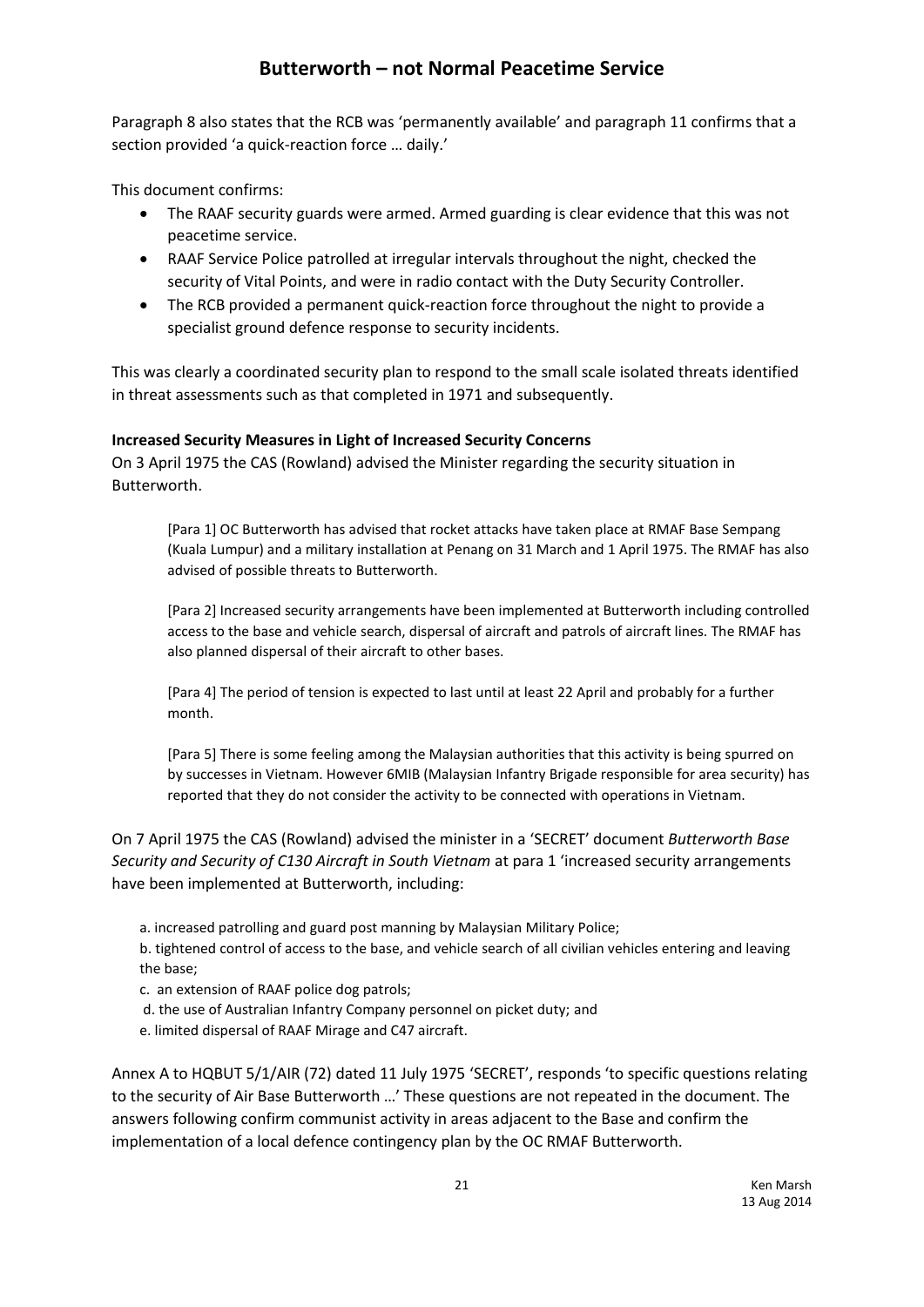Question 1. 6MIB [Malaysian Infantry Regiment] is responsible for the conduct of operations and the preservation of public order in the States of Perlis, Kedah, Province Wellesley and Penang. Preservation of public order would only be implemented if this task was beyond the capability of the Malaysian Police.

Question 2. d. Isolated CT incidents and consequent Security Forces follow-up operations adjacent to Air Base Butterworth have been reported in HQ Butterworth Intelligence Reports to DAFI.

Question 4. Local authoritative sources have stated that no known Malaysian Security Force contingency plan exists for the reinforcement of Air Base Butterworth. It is not known if such a plan exists at Ministry of Defence. The locally *[sic]* plan which has been implemented once in 1975 is for troops to be deployed to the Air Base from either Penang or Sungei Patani on request from OC RMAF Butterworth to HQ 6MIB. The size of this force is very much dependant upon required reaction time and availability of Security Forces in the area, as 6MIB is normally committed to CT operations in sensitive areas, particularly on the Thai/Malaysian border.

On 2 August 1975 a 'SECRET' Cipher message from HQBUT to DEFAIR Canberra 65 GL Section, and as information to other recipients (Farley) reports on increased security measures at the Base following evidence of 'suspected attempted entry to Air Base Butterworth' and the displaying of 'a large banner celebrating CPM (ML) anniversary and 2 communist flags ... on large billboard on Alor Star road 2 and one half miles from Air Base Butterworth':

Increased security consisting of 5 standing patrols of half section strength deployed during hours of darkness, one section picket of aircraft lines and AIRMOV area and normal ready reaction section will continue until at least 8 August. Belated report states 2 uniformed and armed CT sighted on 27 June near Bukit Chempedak approx. 3 miles northeast Sungei Bakap Province Wellesley.

Again, on 7 October 1975, in a 'SECRET' document *Security of Butterworth*, the CAS, J. A. Rowland informed the Minister of security arrangements at the Base.

[Para 1] Since my Minute of 7APR75, the security arrangements at Butterworth have been maintained, but due to the difficulty of maintaining the additional level of security on dispersed Mirage and C47 lines, dispersal arrangements have been modified.

[Para 2] The recent intelligence information concerning possible CTO intentions to launch rocket attacks on bases in Malaysia increases concern regarding the security of areas around the base …

[Para 4] On-base security arrangements to protect against sabotage or to react quickly to any attempted incursions by CT groups are satisfactory. An ARA Company on three monthly rotation provides a quick reaction force against attacks on the base, but are currently prevented from operations off the base …

#### **Key Points**

Security arrangements at BAB were ramped up in response to an increased threat of CT attacks. These included:

- standing patrols, increased picketing and the extension of RAAF Security Guard patrols; and
- limited dispersal of aircraft.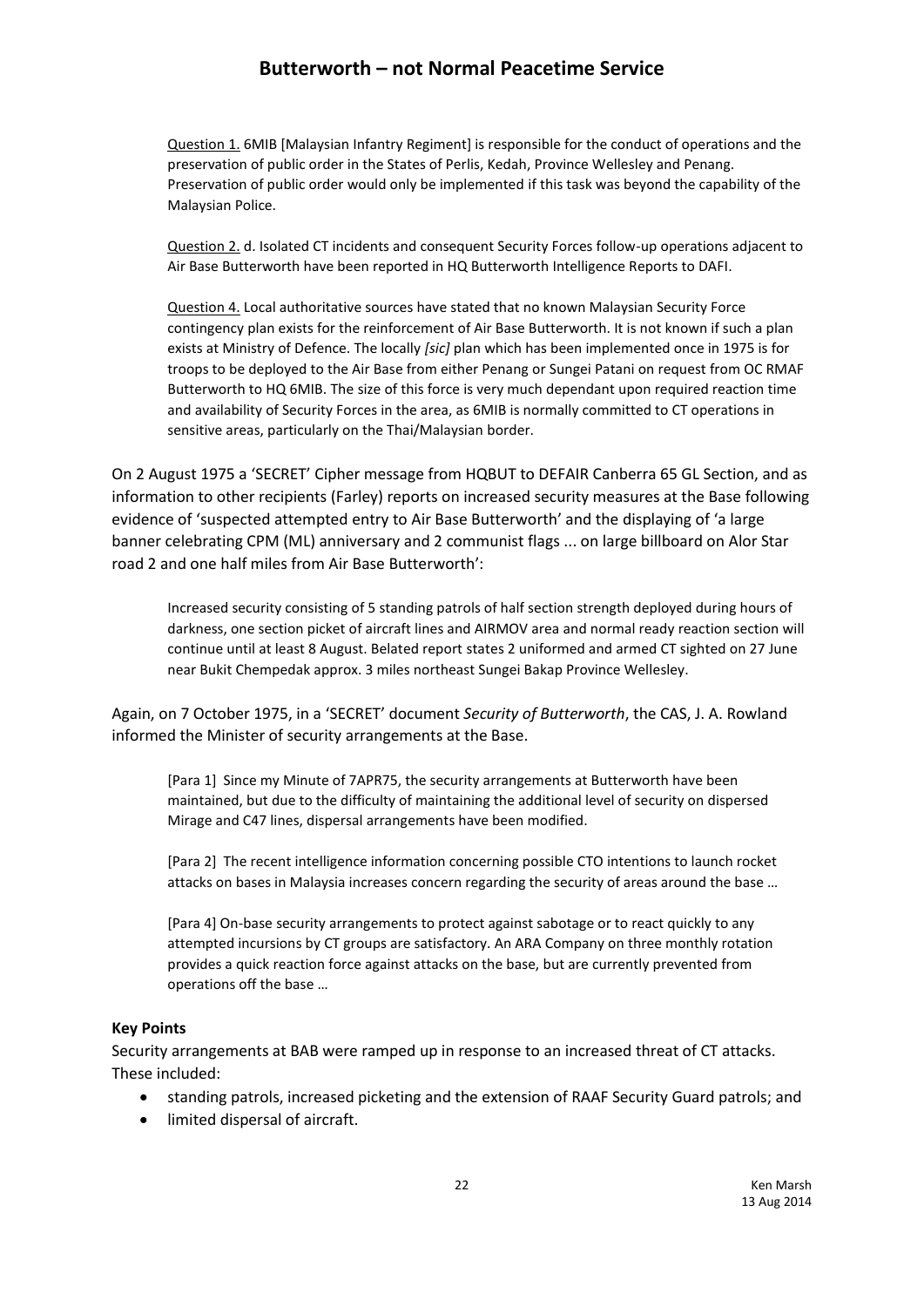**Note:** According to Mr Robert Cross of the RCB Review Group, 'standing patrols are basically a small group of soldiers about 4-8 persons, positioned forward of a defensive area to give early warning of enemy approaches, armed and ready for action if operating in a warlike situation'. This explanation harmonises with on line references such as Wikipedia, UNTERM and the The Free Dictionary.

In addition:

- the RMAF had plans to disperse aircraft to other bases; and
- the OC RMAF had initiated a local contingency plan for the defense of BAB.

### **Defence's Assertions Demonstrated to be False**

Defence state that as the joint operational plan for the defence of BAB 'was never activated due to a shared defence emergency, then the nature of service at Butterworth must have remained peacetime service subsequent to 8 Sep 71' (Review, para 30). This assertion is demonstrated to be false by the facts as revealed in documents classified as 'SECRET' at the time:

- There was a clearly expressed expectation that an attack could take place at any time without warning. Real concern was expressed over the acquisition of rockets by the CTs and of their intentions to launch rocket attacks on military bases.
- While Military Commanders at the time had no reason for believing BAB would be singled out for attack, neither did they have any reason for expecting that no attack would occur.
- In response to these concerns standing patrols and increased picketing were implemented. RAAF Security Guards were armed, the RCB provided a QRF from 1800 hrs to 0600 hrs daily and aircraft were dispersed as a protective measure.
- Clearly, arrangements to respond to an armed threat were in place and the level of security increased as commanders considered appropriate to the intelligence received.

As Clarke says at paragraphs 11.59 and 11.60, military commanders make decisions regarding the likelihood of attack and the need to protect an area without knowing the intentions of the enemy. 'If then, the military authorities consider that a particular area is vulnerable to attack and dispatch armed forces there, they are sending forces into harm's way, or danger. This was the second point made by Mohr - that veterans ordered to proceed to an area where they are endangered by the enemy will not only perceive danger, but to them the danger will be an objective one based on rational and reasonable grounds. In these circumstances, what the historian says he or she has learned since the war about the actual intention of the enemy is hardly relevant.'

Defence's argument that the plan for a shared defence emergency was never implemented is, as Clarke says, 'hardly relevant.'

### **Civilian and Domestic Environment – Butterworth Region**

From paragraph 32 on the Review document outlines the civilian and domestic environment in the Butterworth region. It includes as evidence to support the peacetime service claim the location of the Officers mess, married quarters, hospital and recreational areas outside the base fence.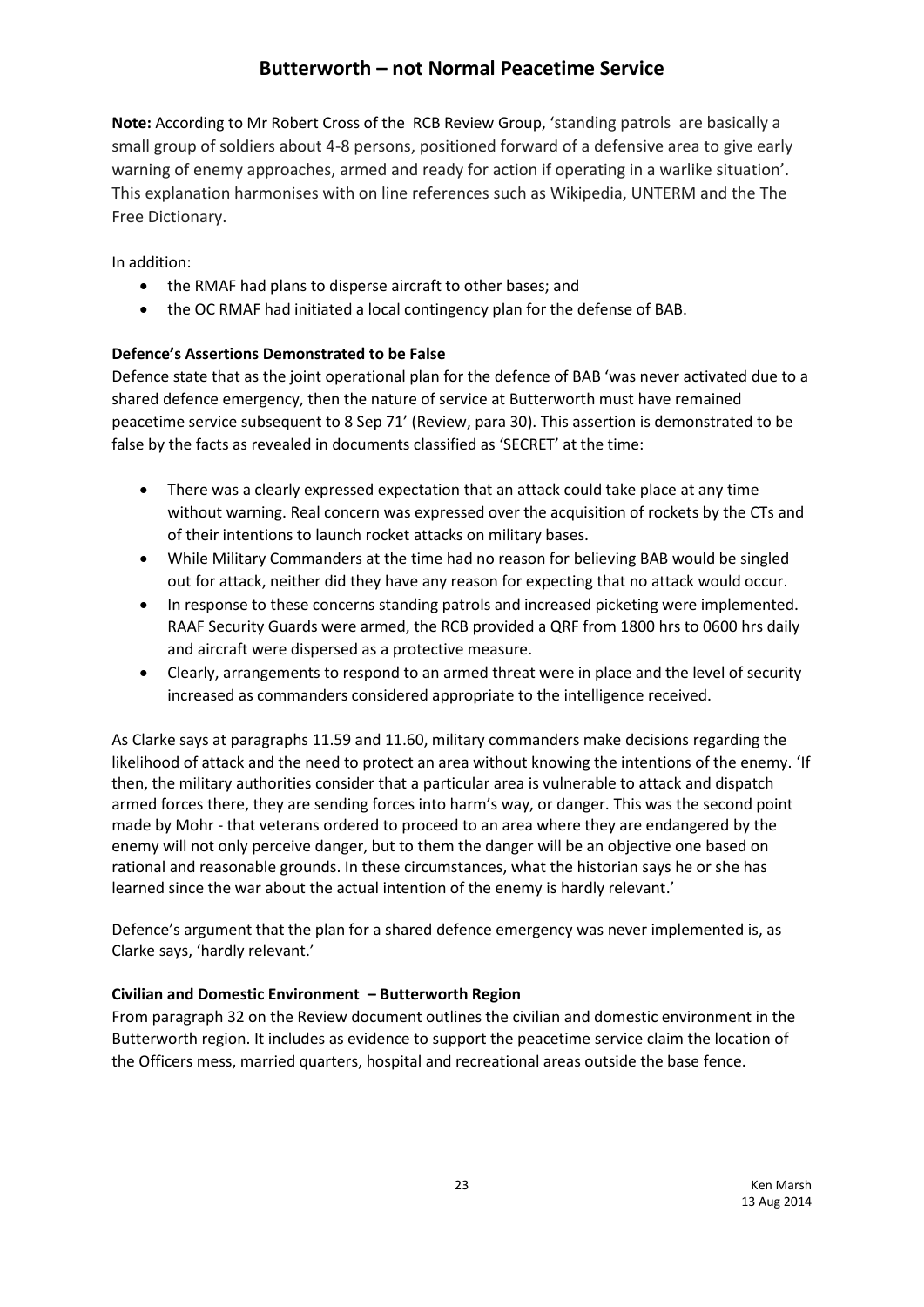33. The RAAF Officers Mess, RAAF Hospital and Boat Club, located directly opposite the Base and across the separating main road (the western boundary of the Base), at all times had fully open access with no protective arrangements in place.

34. Similarly, married quarters for RAAF families were located across the same road (nearest about 30 m from the Base fence) with no active protection and no restrictions on car, taxi or bus travel in the Butterworth region, and travel via ferry to Penang Island.

Again, 'SECRET' documents reveal a different picture.

#### **RAAF Families at Risk**

- The ANZUK Intelligence Group at paragraph 13 states: 'The main static defence of the Base east of the north-south road is a perimeter fence, due to be completed at the end November, 1971.' BAB was in use throughout the earlier Emergency. At the time the RAAF received ownership of BAB in 1957 the Australian government decided to base three operational units there, which meant providing accommodation for the families of RAAF members. This despite Malaya being 'an 'operational' zone, albeit a fairly benign one … (RAD School Magazine, Vol. 38). While Defense's objection regarding the presence of families is largely irrelevant, it appears more likely than not that married quarters had never been fenced.
- Fencing of the areas under question was advised against by Wing Commander J. I. Brough (undated, security classification not identified):

I could not support the request for a perimeter fence, particularly surrounding the area of the Officers and SNCOs messes, and the hospital. A fence which is not, and will not be, under constant surveillance is of no use as a ground defence measure. Indeed, it may have the opposite effect to that intended, giving a false sense of security.

- A 'CONFIDENTIAL' RAAF Families Protection Plan, dated 8 May 1972, states at paragraph 1 (1): 'There is a threat of racial communal disturbances to families resident in Base Married Quarters, housing estates and hirings in Butterworth and Penang'. This document alone should be sufficient to demonstrate that Butterworth was not normal peacetime service.
- A 'SECRET' JIO draft *The Threat to Air Base Butterworth,* dated Aug 75 (p.p. 5 & 6), describes the operation of the Families Protection Plan at the time:

The OC RAAF Butterworth has delegated to the CO Base Squadron the responsibility of the Families Protection Plan. The Assistant Provost Marshal (APM) has been delegated the responsibility for implementing the operational aspects of the plan. To facilitate the function of the Plan the APM maintains two control centres that direct a network of wardens within zoned areas of Butterworth and Penang. All zones and the control centres maintain continuous radio contact. In an emergency families would be directed to guarded safe areas.

On 7 April 1975 the CAS, AM J.A. Rowland, informed the Minister of 'increased security arrangements' that had 'been implemented at Butterworth, including arrangements for the protection of families.

To supplement the Australian forces available for security duty, including off-base family security patrols, nine RAAF Service Police (SP) departed Australia on 4 Apr 75.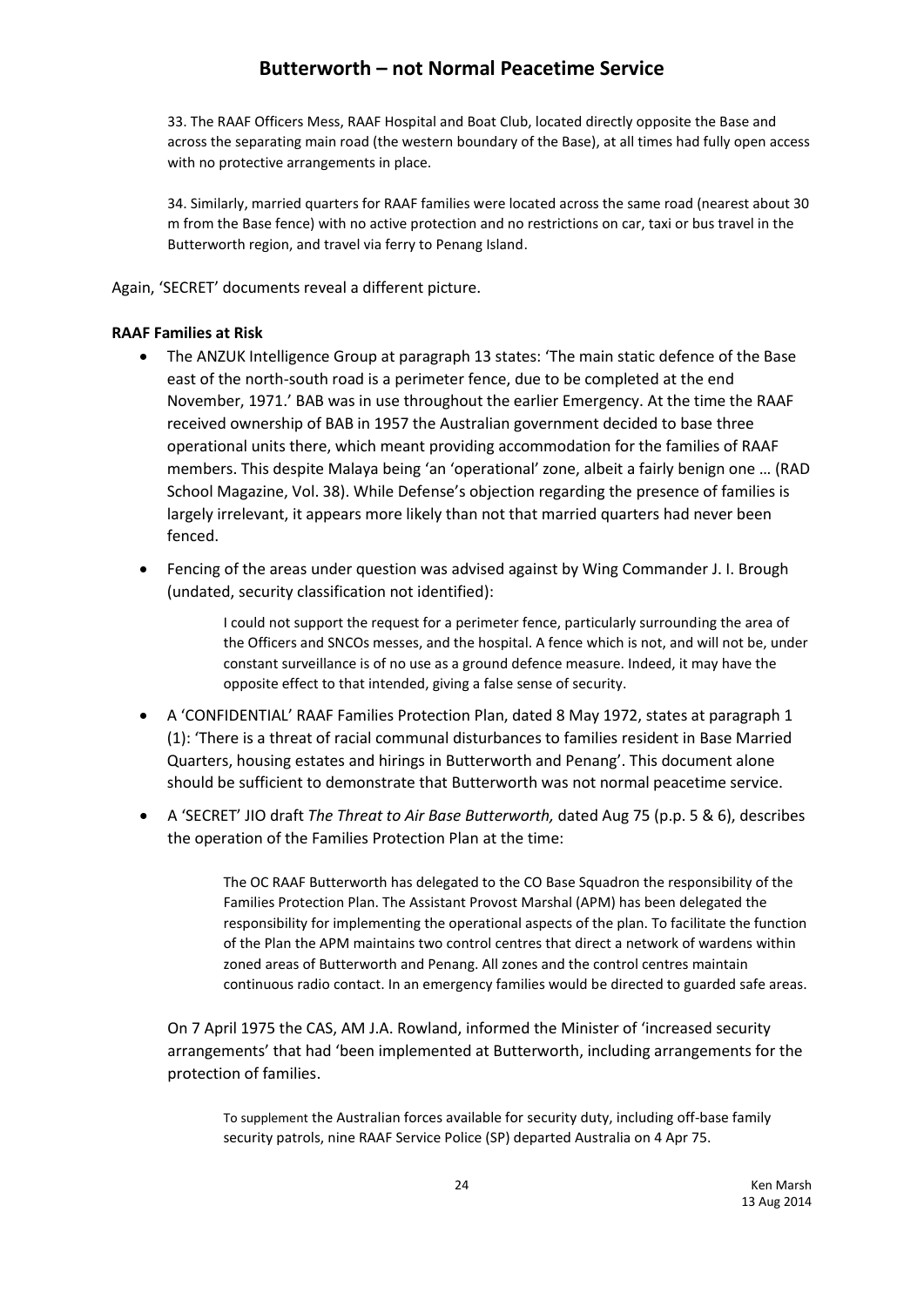By 1975 it appears the presence of families may have added a level of complexity to decision making that senior military officers could have done without. This is shown in the 'SECRET' draft Department of Air document *Brief for DCAS Concerning Security of Butterworth,* 564/8/28 (undated but internal evidence verifies October 1975). Under the general heading 'Effect of Attacks on RAAF Butterworth' it states at paragraph 12 that the 'obvious and immediate effects from rocket mortar and other forms of attack' would be 'the death and injury to personnel including families …' This was considered likely to result in political agitation in Australia 'for the withdrawal of RAAF units ... or at least dependent families ... Such a 'withdrawal' would be politically advantageous to the CTs and potentially damaging to Australia's prestige in SEA.' It was also considered that 'An increase in the level of defence preparedness including signs of defensive works against rocket attacks' could result in 'an unestimated number of families' demanding 'repatriation to Australia' (para 13. 12(b)).

Evidence cited above clearly shows that the types of attack listed in the draft brief were considered a definite possibility at the time. Paragraph 26 of the draft brief considered that adequate protection could 'be provided by simple shelters. However, the number and disposition of shelters required to provide protection throughout the base and adjacent married quarters may not be justified by the present threat.' It concluded at paragraph 27 that the 'most important requirement is to ensure the base has adequate emergency response arrangements to deal with casualties and to recover from the effects of an attack.'

RAAF families had become inadvertent pawns in Australia's international relationships, exposed to risks normally reserved for Defense personnel in other than normal peacetime service.

#### **Curfews in the Butterworth Region**

The Straits Times of 14<sup>th</sup> September 1975 reports a curfew was imposed 'In certain areas in the three districts of Butterworth' from the following day. Announcing the curfew, Penang's Chief Minister Dr. Lim Chong Eu said that the curfew did not apply to through traffic north or south bound but that 'under no circumstances would they be allowed to stop at any point on the route'. 'SECRET' FARLEY document A107 of 25<sup>th</sup> September 1975 confirms 'curfews remain in place in three districts of Province Wellesley'.

According to the 1971 Threat Assessment at paragraph 33, Malaysian Security Forces had 'restricted road travel around the Gunong Bongsu Forest Reserve east of Kulim, and about 15 miles from the Base, an indication of official concern for the safety of military and civilian road traffic in an area of continuous CT presence'. Contrary to claims made by Defence, travel restrictions existed.

### **Schooling for Commonwealth Forces Children during the Emergency and Confrontation**

Throughout the 1948 – 1960 Emergency families accompanied Commonwealth service personnel to Malaya and schooling for their children was provided at Butterworth, Penang, the Cameron Highlands and in Singapore (RAAF School Penang). At the time the RAAF received ownership of BAB in 1957 the Australian government decided to base three operational units there, which meant providing accommodation for the families of RAAF members. This despite Malaya being 'an 'operational' zone, albeit a fairly benign one … (RAD School Magazine, Vol. 38). RAAF School Penang operated continuously from its opening until it was closed in 1988 (RAAF School Penang). This period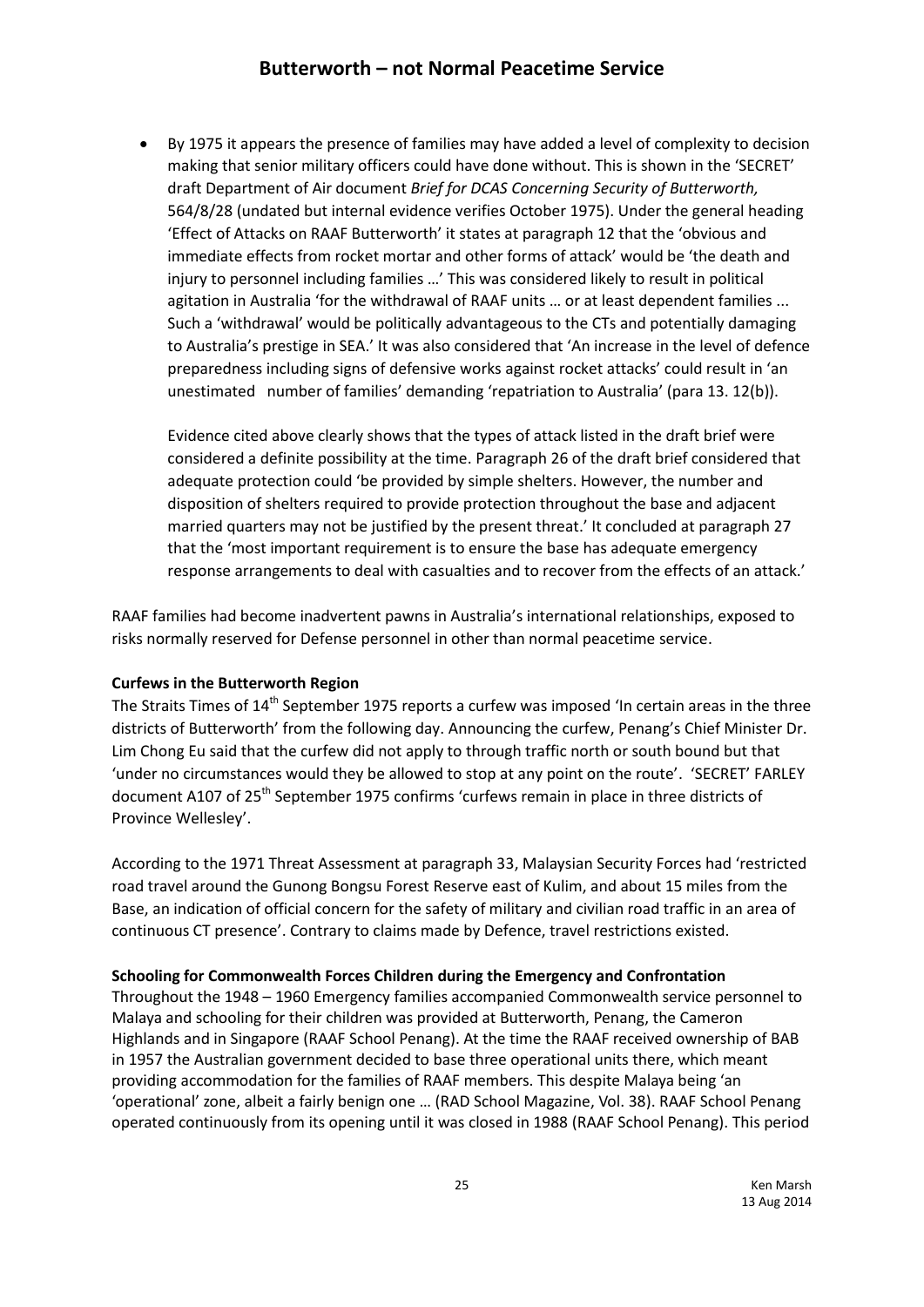included the final years of the Malayan Emergency and the Indonesian Confrontation, during which service at Butterworth is recognised as warlike.

### **Penang, a Popular Rest and Recreation Destination during the Emergency**

Defence also point to the fact that 'Penang was a formal Rest and Recuperation leave centre' during the Vietnam Conflict (ending 1972) and that there were no travel restrictions in Penang and Province Wellesley. Penang was likewise a popular 'rest and relaxation centre' for many Commonwealth troops and support personnel', many of whom drove from Kuala Lumpur while others caught the overnight train, especially after 1955 'when it was evident that the communists were on the run and the government had gained the upper hand' (MM2H Malaysia My Second Home Forum). Obviously there were no restrictions on these personnel during the Emergency. Province Wellesley, as reported above, was declared 'white' in August 1954, meaning that all travel restrictions in the area were lifted.

Again, the evidence claimed by Defence is not supported by the facts. More importantly, they are hardly relevant and not matters that require consideration according to the criteria governing defense awards and service recognition.

#### **Key Points**

- A 'Families Protection Plan' was maintained at Butterworth because of perceived risks to RAAF families. In 1975 this was boosted by nine additional RAAF Service Police who were to be involved in off-base patrolling.
- The likelihood of attacks on BAB exposed families to the risk of death or injury but it was decided to retain families in Malaysia because of the political fallout that would follow their repatriation to Australia.
- Curfews, and therefore travel restrictions, existed within the Butterworth region.

### **Post 1975**

Most evidence uncovered to date by Butterworth veterans covers the period 1971 to the end of 1975. One other informative document is the 'RESTRICTED' *END OF TOUR REPORT BY B COY 1 RAR, 9 DEC 81 – 17 FEB 82*, dated 16 February 1982, authored by Major R.J. Linwood, Officer Commanding (Linwood, 1982). This clearly shows the continuation of warlike service at BAB.

Under the heading 'Quick Reaction Force (QRF) the Major reported:

[para 8] The requirements of Reference A were met. No real incidents occurred, however twice daily and twice nightly the QRF was reacted on drill callouts. No operational tasks were issued by OC RAAF Base Butterworth.

[para 9] Security levels were increased over the Christmas/New Year period, the Chinese New Year and Thaipussam (Indian Religious Period) as a routine precaution.

[para 10] The same system of continuously maintaining three full QRF sections was adopted. However, extensive training programs were continued and the problems of boredom and weariness were not experience due to correct training management by the platoon commanders during the time their platoon was assigned QRF responsibilities.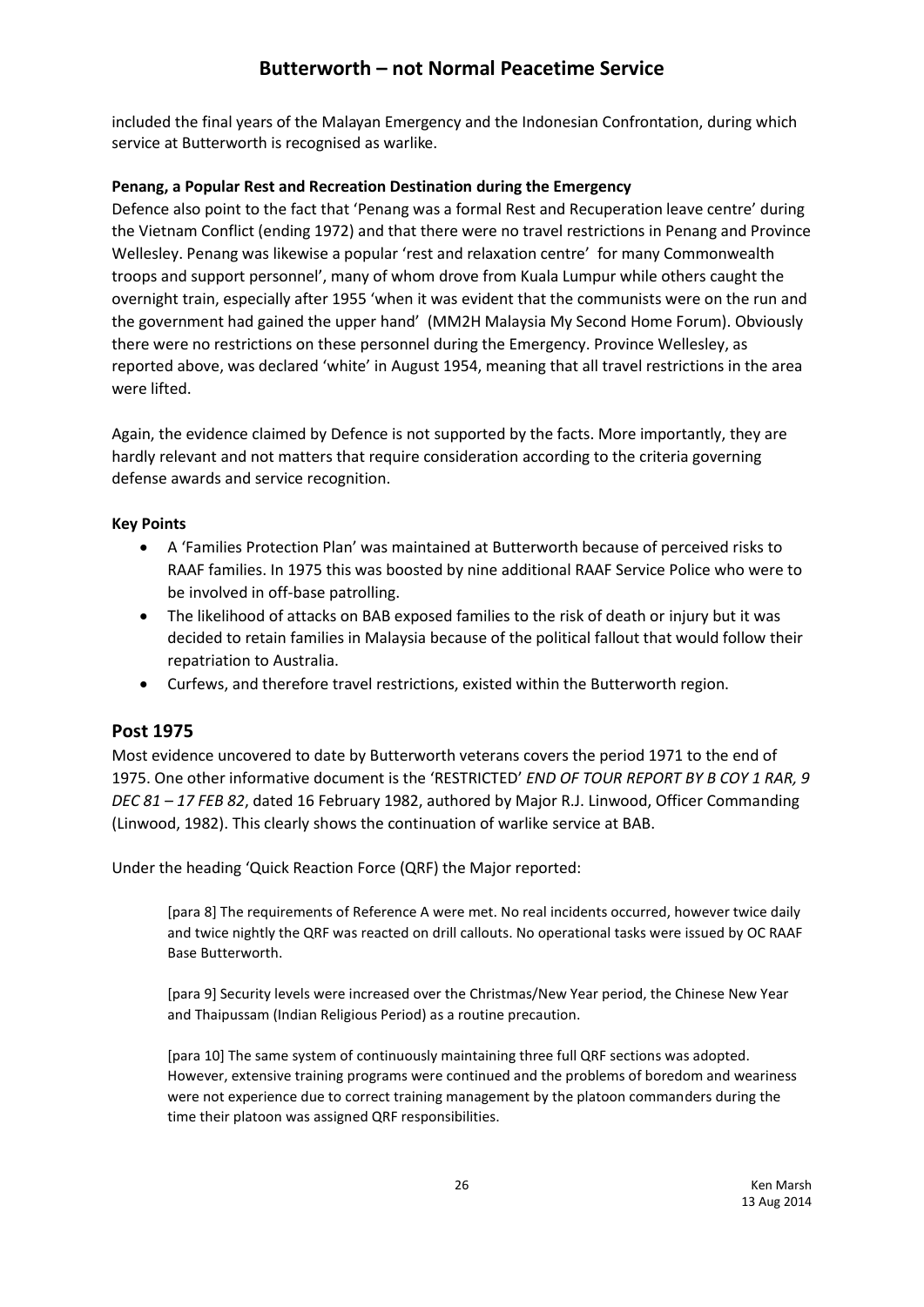[para 11] Substantial liaison was effected with the RMAF Commando Force (Handau) which is also stationed at BUTTERWORTH with similar duties to minimize the possibility of patrol clashes.

A document was prepared and submitted to FF Comd listing key phrases in Bahasa Malay, English and phonetic Australian, to be included in future preparatory programs. No incidents occurred, but the very real probability exists for a clash, as Handau troops now man the armed sentry posts on the perimeter, some of which are uncomfortably close to Key Points (KP). As they are without communications, usually with weapons in the action or instant condition and practise different rules of engagement is not hard to imagine the possibility of a clash between one of these posts and an Australian QRF drill reaction to nearby KP.

[para 12] GDOC and other necessary agencies here are aware of this problem and currently close liaison has been sufficient to prevent any clashes. The same situation cannot be guaranteed in a period of threat.

The above demonstrates the continued QRF role provided by RCB. The para. 8 comment 'No real incidents occurred …' would only have been included if there had been an expectation that there could have been. As has been demonstrated earlier, increased security measures were implemented when considered necessary. Major Linwood also confirms that the Malaysian Commando force on security duty at BAB were armed ready for immediate response to any threat and that this posed a real threat to Australian soldiers on QRF duties.

At paragraph 15 the Major recommended a sniper team be included as part of future companies because of 'their capacity for discriminatory and highly selective long range shooting in the event of hostilities …' This recommendation only makes sense if it were considered there was a real threat of hostilities.

Comment on the opportunity for off base training are included at paragraph 38. Again they confirm the presence of an armed threat highlighted by increasing communist activities and the need to carry live rounds off the base.

The opportunities for training both on and off the base are almost unlimited … However, an important factor to note in view of increasing CT incidents in the country is the desirability of taking adequate protective measures when training off base. In accordance with Reference A, Annex D, it was decided to issue ball ammunition to selected personnel during most outside training. Approval was obtained from OC RAAF Base to do so.

Annex C to the report provides a summary of offences committed by the Company members whilst at BAB. Each offence listed starts with the abbreviation WOWS, short for 'While on War Service', again showing the warlike nature of service at BAB.

As the RCB rotations were three monthly, mandatory post-deployment reports such as the above were required to be submitted to the Mounting Authority, HQ Field Force Command. These reports, evidenced by the sample above, were required by RCB Mounting Instructions such as HQ Field Force Command Staff Instruction 2/79 and others like it before and after B Coy 1 RAR's. These reports form both a continuous official record over the period in question of what the RCB actually did to meet their mission, and are supported by a sizeable photographic record which further lends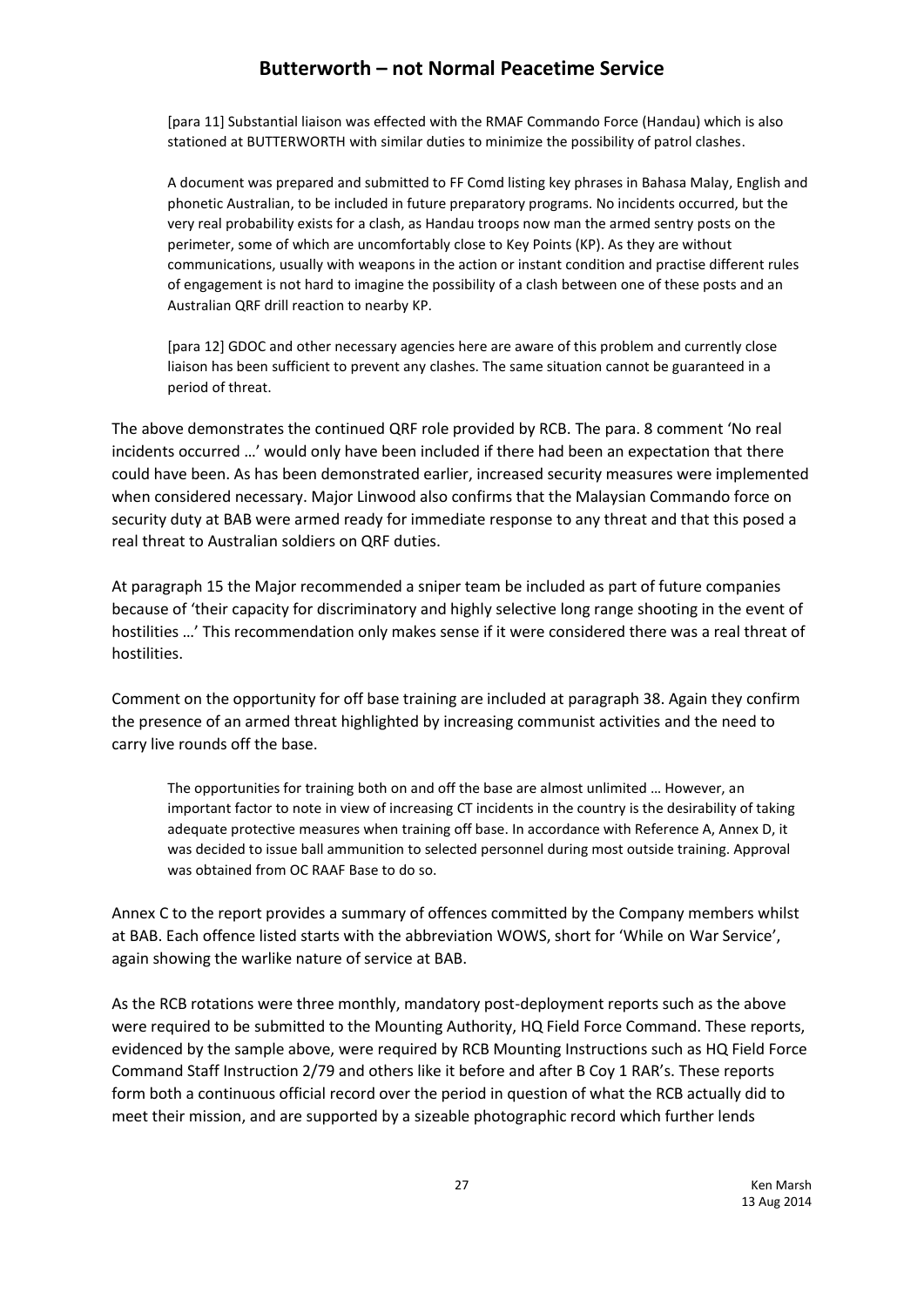evidence to the conduct of "warlike service" including the carriage of live ammunition and other fighting capability both on and off BAB (Linwood, 2014).

### **Conclusion**

In a 'SECRET' document, *Butterworth Security*, 564/8/28, dated 14th October 1975, the DCAS (Deputy Chief of Air Staff) AVM N.P. McNamara, outlines some of the difficulties encountered by military commanders facing a threat of the type posed by the Malaysian Communists. The CT had mobility, freedom of movement, a selection of targets and weapons with which to attack those targets. While the risk of attack on Butterworth itself may have been reasonably low, the consequences of such an attack was 'extremely high'. To ignore the threat was to court disaster.

[Para 3] CT operations are particularly insideous from a defensive viewpoint. The terrorist has freedom of movement in the civil community, a reasonably wide choice in the selection of targets and types of weapons or nefarious explosive devices which can be used to attack or sabotage personnel, assets and facilities. The defensive penalty in the face of these kinds of threats is the diversion of large numbers of security force personnel to counter possibility of CT attacks. To ignore the threat of attack is to risk an extremely high loss in terms of assets with attendant military ignominy, and in terms of political, psychological gains for the CTO. The extent to which both Malaysian and Australian forces are prepared to engage in protracted defensive operations in a compromise situation is the question to be determined.

The evidence discovered by RCB veterans and presented in this paper shows that the threat was not ignored. From as early as 1971 there was a clear expectation that the Base could come under attack at any time without warning. As part of the response to that threat an army rifle company was deployed to BAB to provide a specialist ground defence presence. It was involved in armed patrolling and employed as a Quick Reaction Force.

The threat escalated throughout the early 1970s resulting in the implementation of increased security measures including increased patrolling, the construction of aircraft revetments and additional RAAF Service Police being sent to Butterworth to protect RAAF families who were also considered to be at risk.

Service at Butterworth during the Communist Insurgency War is at least equivalent to that rendered at Ubon, Thailand in the 1960s. The evidence also indicates that there was a higher risk to personnel at BAB during this period than at any time after Province Wellesley was declared a 'white area' in 1954 during the 1948-60 Emergency.

When all the facts are considered the evidence clearly supports the claim for recognition of service at BAB throughout the 1968-1989 Insurgency War as warlike. Anything less leaves Butterworth veterans 'overlooked or degraded' when compared to those who have rendered 'comparable service.' Justice has been denied this group for too long and any further unnecessary delay can only compound the injustice already suffered.

Former Defense Minister, the Honourable Stephen Smith, in what appears to be the only honest statement emanating from the Department of Defense, spoke of the RCB role in an address given at Curtain University on 10 November 2011. Addressing the 35th meeting of the *Australia Member*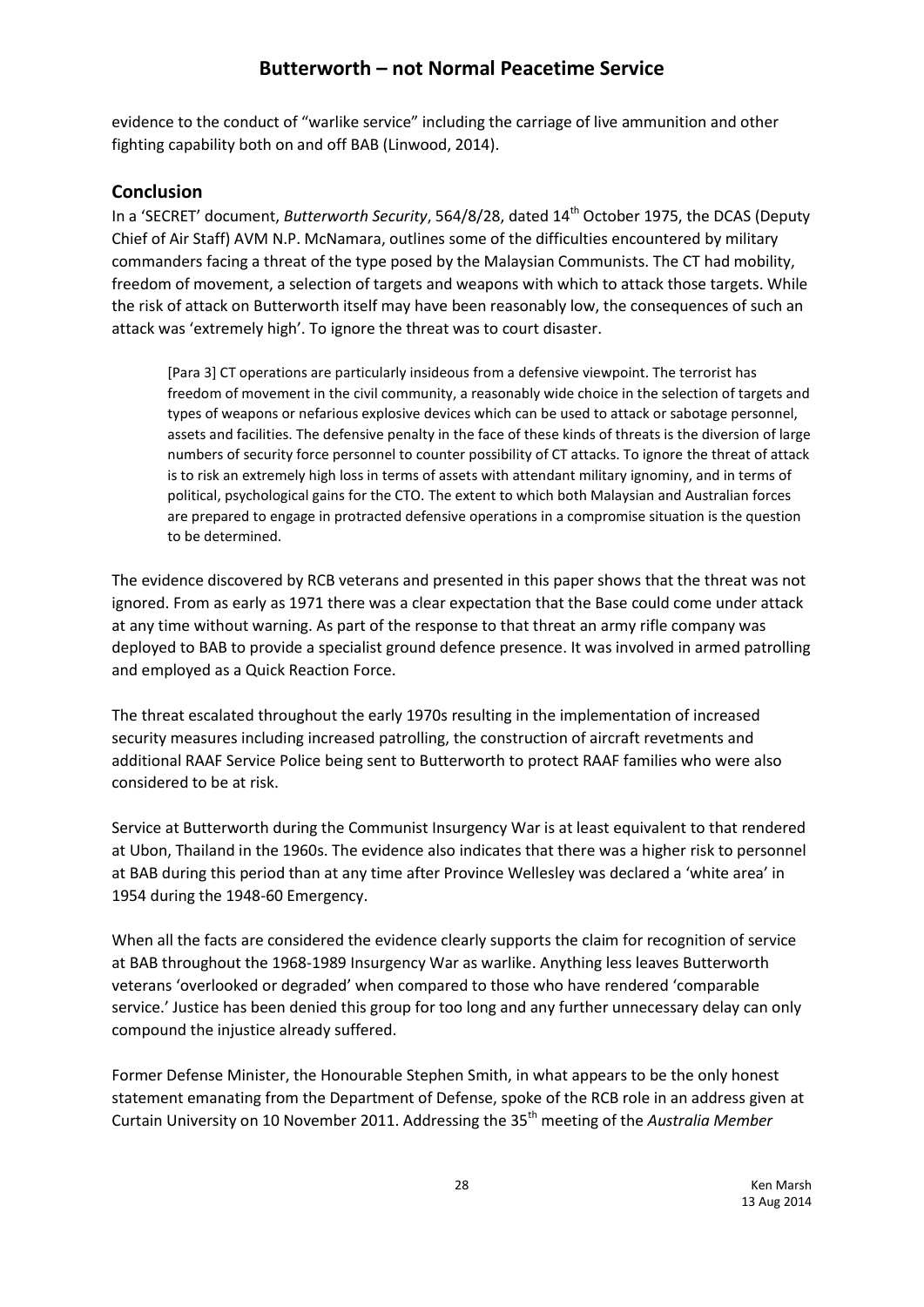*Committee of the Council for Security Cooperation in the Asia Pacific* Smith made no mention of training, a strange omission if this was the prime role of the RCB.

In 1973, an Australian Infantry Company was established as Rifle Company Butterworth in Malaysia. This provided a protective and quick-reaction force to assist our regional partners during a resurgence of the Communist insurgency

### **Recommendations**

- 1. That all Australian military personnel serving at BAB during the 1968-1989 Communist Insurgency War be granted warlike service classification accompanied by all medallic and repatriation benefits accruing from such service.
- 2. Similarly that warlike service classification accompanied by all medallic and repatriation benefits accruing from such service be granted to all Australian military personnel who served in other places in Peninsular Malaysia during the Insurgency War, such as those RAAF personnel at Alor Star in the 1970s and Australian Army Advisors who may have served in different locations in the country.
- 3. That the Australian Government communicate with the Malaysian Government to extend the qualifying period for the Pingat Jasa Malaysia (PJM) to the end of the Communist Insurgency War as originally offered by Malaysia.

### **References**

- Annex A to HQBUT 5/1/AIR (72), 11 July 1975, *Security – Air Base Butterworth*
- ANZUK Intelligence Group (Singapore), Note No. 1/1971, 30 November, 1971,*The Threat to Air Base Butterworth up to the End of 1972,* Singapore
- Australian High Commission, Kuala Lumpur, Memorandum, To: The Secretary, Department of Defence, Canberra; and The Secretary, Department of the Army, Canberra, Memorandum No. Def.739, 18 September 1973, Subject *Australian Rifle Company at Butterworth*
- Barber, Noel, 1971, 2004, *The war of the running dogs – How Malaya defeated the communist guerrillas 1948 – 1960,* William Collins, Paperback Edition by Cassell.
- Brough, J.I. 589/38/4(40), (undated), *Air Base Butterworth – Fencing*.
- Brough, J.I., Minute, 11 October 1974, *ARA Infantry Company at But*
- Brough, J.I., Minute, 3 December 1974, *Butterworth Brief for Ministerial Visit Dec 74*,
- Cheah Boon Kheng, *The communist insurgency in Malaysia, 1948-90: contesting the nation-state and social change*, New Zealand Journal of Asian Studies 11, 1 (June 2009), p.149, at [http://www.nzasia.org.nz/downloads/NZJAS-June09/14\\_Cheah\\_3.pdf,](http://www.nzasia.org.nz/downloads/NZJAS-June09/14_Cheah_3.pdf) accessed 12 Sep 2012
- Chiefs of Staff Committee, *Minute of Meeting Held on 17 October 1973,* Minute No 67/1973.
- CIDA Report of the Committee of Inquiry into Defence Awards, 1994
- Clarke, John, the Honourable, QC (Chairman), January 2003 *Report of the Review of Veterans' Entitlements*
- Cross, Robert, 11 December 2013, Personal Communication
- Defence Committee, *Minute of Meeting Held on 11 January 1973*, Minute No. 2/1973, National Archives of Australia, barcode 693064
- Department of Air, *Brief for DCAS Concerning Security of Butterworth,* 564/8/28 (undated but internal evidence verifies October 1975).
- Families Protection Plan, 1972. This document, sourced from the Australian War Museum, is under the cover of a document 'oMAI 73, AHM FPO 5 o/o CPO Singapore, 6 March 1973.
- FARLEY, Cipher message from HQBUT to DEFAIR Canberra 65 GL Section, *Siterep Butterworth and North Peninsular Malaysia,* 2 August 1975.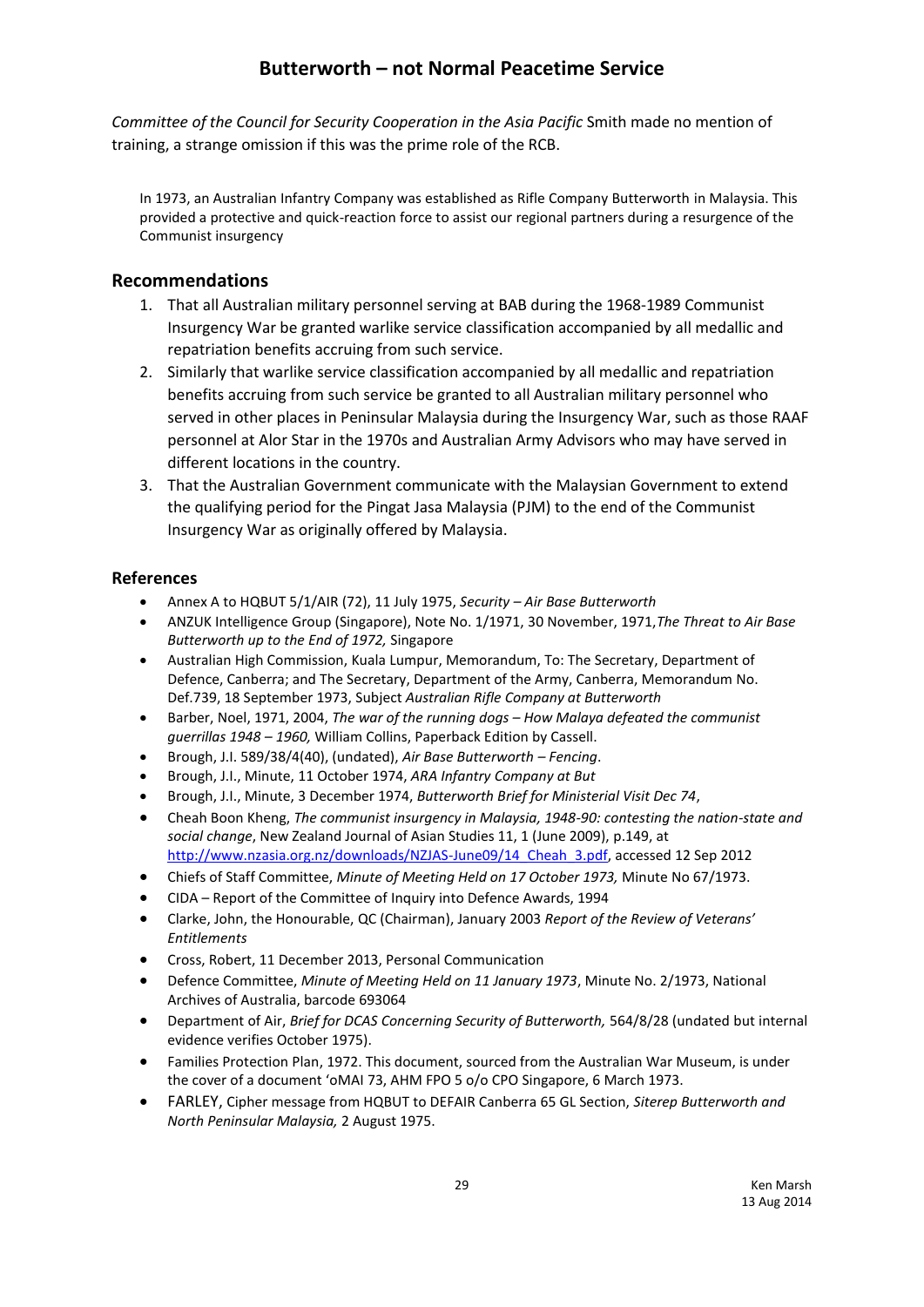- FARLEY, from HQBUT to DEFAIR Canberra 65 GL Section, *Siterep Butterworth and North Peninsular Malaysia,* 25 September 1975
- Free Dictionary, The, accessed a[t http://www.thefreedictionary.com/standing+patrol,](http://www.thefreedictionary.com/standing+patrol) 21 January 1914.
- Hawke, Allan Secretary, Allan.Hawke@cbr.defence.gov.au, Email, Monday, 4 September 2000 9:46 AM.
- HQ Field Force Command Staff Instruction 2/79
- Ipoh World, *General Sir Gerald Templer GCMG KCB KBE DSO High Commissioner of the Federation of Malaya*, at [http://www.ipohworld.org/search8/result.asp?strid=2841,](http://www.ipohworld.org/search8/result.asp?strid=2841) accessed 12 Sep 2012.
- JIO Draft, August 1975, *Malaysia: The Threat to Air Base Butterworth.*
- JIO, 2 October 1975, *JIO Assessment of Threat and Likely Method of Attack,* 554/9/33(87), as Annex A to: Rowland, 7 October 1975, *Security of Butterworth,* addressed to 'Minister'.
- Linwood, R.J, Major, 16 February 1982, *End of tour report by B Coy 1 RAR 9 Dec 81 – 17 Feb 1982,* Australian Army R723-1-1
- Linwood, R, 1 February 2014, Personal Communication
- McNamara, N.P., AVM, DCAS, 14 October 1975, *Butterworth Security*, 564/8/28
- Military History Encyclopedia on the Web, *The Malayan Emergency 1947-1960*, at [http://www.historyofwar.org/articles/wars\\_malaya.html,](http://www.historyofwar.org/articles/wars_malaya.html) accessed 14 Nov 2013.
- MM2H Malaysia My Second Home Forum, at *<http://www.my2home.info/index.php?topic=1436.0>*, accessed 10 Sep 2012.
- Mohamed Ghazemy Mahmud (Translator), *The Malaysian Army's Battle Against Communist Insurgency 1968-1989,* Army Headquarters, Ministry of Defence, Wisma Pertahanan, Jalan Padang Tembak, 50634 Kuala Lumpur, First Printing and originally published in 2001 in the Malay language as 'Tentera Darat Manentang Insurgensi Komunis 1968-1989.
- Mohr, R.F, The Honourable, February 2000, *Review of Service Entitlement Anomalies in Respect of South-East Asian Service 1955-75*
- Nature of Service Branch, 14 October 2011, *2011 Nature or Service Branch Review ADF Service at RAAF Butterworth – 1970-1989.*
- Nature of Service Branch, 14 October 2011, *Background Information Paper Nature of Service Classification – ADF Service at RAAF Butterworth*
- Nazar Bin Talib, Major, Malaysian Army, *Malaysia's Experience in War Against Communist Insurgency And Its Relevance To The Present Situation In Iraq*, submitted in partial fulfilment of the requirements for the degree of master of military studies, AY 2004-05, United States Marine Corps, Command and Staff College, Marine Corps Combat Development, Marine Corps University, at [http://www.dtic.mil/cgi-bin/GetTRDoc?Location=U2&doc=GetTRDoc.pdf&AD=ADA505882,](http://www.dtic.mil/cgi-bin/GetTRDoc?Location=U2&doc=GetTRDoc.pdf&AD=ADA505882) accessed 12 Sep 2012, p.17
- RAAF School Penang, Official Website, *<http://www.raafschoolpenang.com/photopages/raaf.htm>*, accessed 8 Sept 2012.
- Radschool Association Magazine Vol 38, at *<http://www.radschool.org.au/magazines/Vol38/Page10.htm>*, accessed 8 Sept 2012.
- Rifle Company Butterworth Supporters Group, *Complaint One,* a copy of which is held by the Author.
- Rowland, J.A, AM, CAS, 3 April 1975, Department of Defence (Air Office) Minute 418/4/12, *Butterworth Base Security*
- Rowland, 7 October 1975, *Butterworth Base Security and Security of C130 Aircraft in South Vietnam,* addressed to 'Minister,'
- Royal Australian Navy, a[t http://www.navy.gov.au/history/feature-histories/ran-strategic-reserve](http://www.navy.gov.au/history/feature-histories/ran-strategic-reserve-and-malayan-emergency)[and-malayan-emergency,](http://www.navy.gov.au/history/feature-histories/ran-strategic-reserve-and-malayan-emergency) accessed 14 November 2013
- Senator the Hon David Feeney, Parliamentary Secretary for Defence, 19 May 2012, Letter, to Mr Robert Cross, RCB Review Group
- Smith, Stephen, Minister for Defence, 10 November 2011, , *Address to the Australian Member Committee of the Council for Security Cooperation in the Asia Pacific*, 35<sup>th</sup> AUS – CSCAP Meeting, Curtain University, Perth, accessed a[t http://www.minister.defence.gov.au/2011/11/10/minister-for-](http://www.minister.defence.gov.au/2011/11/10/minister-for-defence-address-to-the-australian-member-committee-of-the-council-for-security-cooperation-in-the-asia-pacific/)